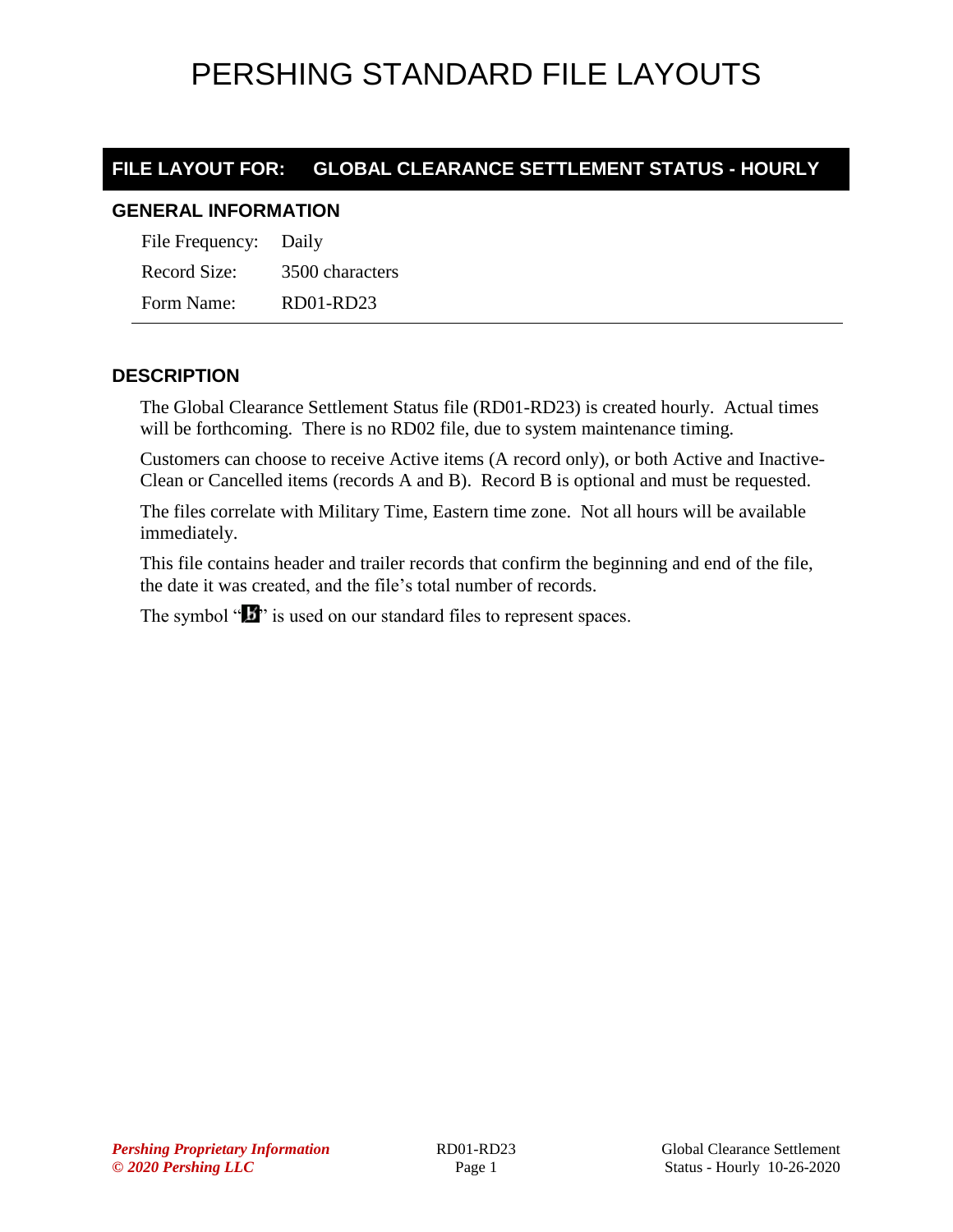#### **FILE LAYOUT SPECIFICATIONS**

#### **HEADER RECORD**

| <b>POSITION</b> | <b>PICTURE</b> | <b>TYPE</b>      | <b>DESCRIPTION</b>                                                                                                                                        |
|-----------------|----------------|------------------|-----------------------------------------------------------------------------------------------------------------------------------------------------------|
| $001 - 018$     | X(18)          | ${\rm AN}$       | Literally "BOF <b>5 5 5 5 5 F</b> PERSHING 5"                                                                                                             |
| $019 - 036$     | X(18)          | AN               | For RD01: "GCL $\mathbf{B}$ SS $\mathbf{B}$ 01:00 $\mathbf{B}$ HR $\mathbf{B}$ $\mathbf{B}$ $\mathbf{B}$ " (runs 1:15 AM)                                 |
|                 |                |                  | For RD03: "GCLESSE03:00 DHREE 3.15 AM)                                                                                                                    |
|                 |                |                  | For RD04: "GCL $\mathbf{B}$ SS $\mathbf{B}$ 04:00 $\mathbf{B}$ HR $\mathbf{B}$ $\mathbf{B}$ , $\mathbf{B}$ " (runs 4:15 AM)                               |
|                 |                |                  | For RD05: "GCL $\overline{B}$ SS $\overline{B}$ 05:00 $\overline{B}$ HR $\overline{B}$ $\overline{B}$ , (runs 5:15 AM)                                    |
|                 |                |                  | For RD06: "GCL $\mathbf{B}$ SS $\mathbf{B}$ 06:00 $\mathbf{B}$ HR $\mathbf{B}$ $\mathbf{B}$ , $\mathbf{B}$ " (runs 6:15 AM)                               |
|                 |                |                  | For RD07: "GCL $\mathbf{B}$ SS $\mathbf{B}$ 07:00 $\mathbf{B}$ HR $\mathbf{B}$ $\mathbf{B}$ , $\mathbf{B}$ " (runs 7:15 AM)                               |
|                 |                |                  | For RD08: "GCL $\overline{B}$ SS $\overline{B}$ 08:00 $\overline{B}$ HR $\overline{B}$ $\overline{B}$ , (runs 8:15 AM)                                    |
|                 |                |                  | For RD09: "GCL $\mathbf{B}$ SS $\mathbf{B}$ 09:00 $\mathbf{B}$ HR $\mathbf{B}$ $\mathbf{B}$ , $\mathbf{B}$ " (runs 9:15 AM)                               |
|                 |                |                  | For RD10: "GCL $\textbf{L}$ SS $\textbf{L}$ 10:00 $\textbf{L}$ HR $\textbf{L}$ $\textbf{L}$ " (runs 10:15 AM)                                             |
|                 |                |                  | For RD11: "GCLESS 511:00 SHR 5 5 5" (runs 11:15 AM)                                                                                                       |
|                 |                |                  | For RD12: "GCL $\text{LSS}$ $\text{L}$ 12:00 $\text{L}$ HR $\text{L}$ $\text{L}$ $\text{L}$ " (runs 12:15 PM)                                             |
|                 |                |                  | For RD13: "GCL $5$ SS $5$ 13:00 $5$ HR $5$ $5$ $5$ " (runs 1:15 PM)                                                                                       |
|                 |                |                  | For RD14: "GCL $\overline{\text{S}}$ SS $\overline{\text{S}}$ 14:00 $\overline{\text{B}}$ HR $\overline{\text{S}}$ $\overline{\text{S}}$ " (runs 2:15 PM) |
|                 |                |                  | For RD15: "GCL $\textbf{B}_{SS}$ $\textbf{B}_{15:00}$ , $\textbf{B}_{HR}$ , $\textbf{B}_{ST}$ $\textbf{B}_{T}$ , (runs 3:15 PM)                           |
|                 |                |                  | For RD16: "GCL $\textbf{5}$ SS $\textbf{5}$ 16:00 $\textbf{5}$ HR $\textbf{5}$ $\textbf{5}$ $\textbf{5}$ " (runs 4:15 PM)                                 |
|                 |                |                  | For RD17: "GCL $\textbf{B}_{SS}$ $\textbf{B}_{17:00}$ , $\textbf{B}_{HR}$ , $\textbf{B}_{ST}$ $\textbf{B}_{T}$ (runs 5:15 PM)                             |
|                 |                |                  | For RD18: "GCL $\textbf{5}$ SS $\textbf{5}$ 18:00 $\textbf{5}$ HR $\textbf{5}$ $\textbf{5}$ $\textbf{5}$ " (runs 6:15 PM)                                 |
|                 |                |                  | For RD19: "GCL 5SS 519:00 SHR 5 5 5" (runs 7:15 PM)                                                                                                       |
|                 |                |                  | For RD20: "GCL $\textbf{B}_{SS}$ $\textbf{B}_{20:00}$ , $\textbf{B}_{HR}$ , $\textbf{B}_{ST}$ , (runs 8:15 PM)                                            |
|                 |                |                  | For RD21: "GCL $\overline{B}$ SS $\overline{B}$ 21:00 $\overline{B}$ HR $\overline{B}$ $\overline{B}$ , (runs 9:15 PM)                                    |
|                 |                |                  | For RD22: "GCL $\textbf{B}_{SS}$ $\textbf{B}_{22:00}$ , $\textbf{B}_{HR}$ , $\textbf{B}_{SI}$ $\textbf{B}_{II}$ (runs 10:15 PM)                           |
|                 |                |                  | For RD23: "GCL $\text{L}$ SS $\text{L}$ 23:00 $\text{L}$ HR $\text{L}$ $\text{L}$ $\text{L}$ " (runs 11:15 PM)                                            |
| $037 - 046$     | X(10)          | AN               | Literally " $\bf{5}$ DATA $\bf{5}$ OF $\bf{5}$ "                                                                                                          |
| $047 - 056$     | X(10)          | AN               | DATE OF DATA = " $MM/DD/CCYY"$                                                                                                                            |
| $057 - 067$     | X(11)          | ${\rm AN}$       | Literally " <b>BITO BREMOTE</b> "                                                                                                                         |
| $068 - 071$     | X(04)          | AN               | REMOTE $ID = "XXX"$                                                                                                                                       |
| $072 - 085$     | X(14)          | AN               | Literally "BBEGINS BHERE B B"                                                                                                                             |
| $086 - 095$     | X(10)          | AN               | RUN DATE = "MM/DD/CCYY"                                                                                                                                   |
| $096 - 096$     | X(01)          | AN               | Not Used                                                                                                                                                  |
| $097 - 104$     | X(08)          | AN               | $RUN TIME = "HH:MM:SS"$                                                                                                                                   |
| $105 - 3499$    | X(3395)        | AN               | Not Used                                                                                                                                                  |
| 3500 - 3500     | X(01)          | ${\bf A}{\bf N}$ | Literally "A"; indicates the end of the header record                                                                                                     |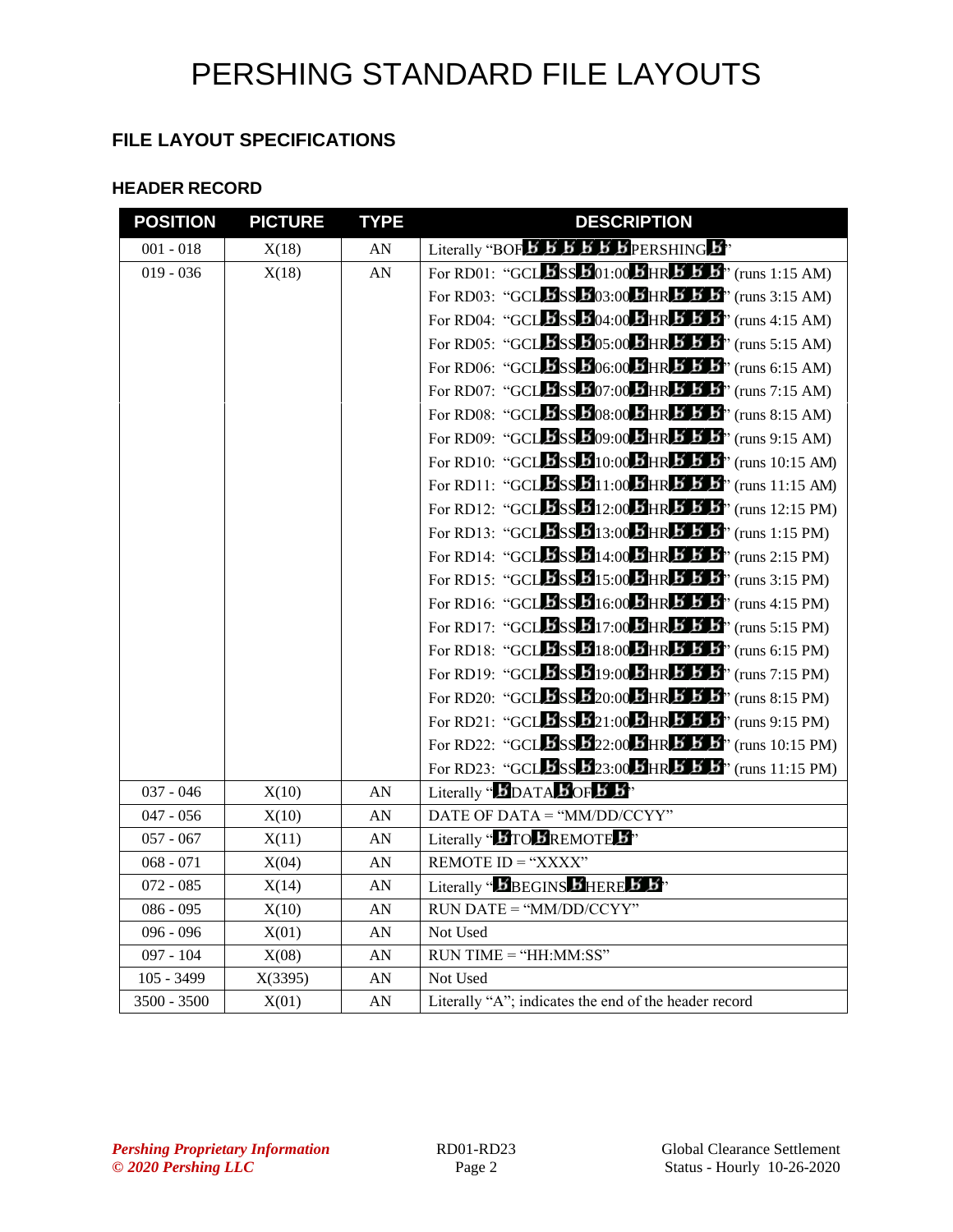#### **DETAIL RECORD A - ACTIVE ITEMS**

| $001 - 002$<br>X(02)<br>AN<br>TRANSACTION CODES; values include:<br>" $01$ " = RD01<br>" $03$ " = RD03<br>" $04$ " = RD04<br>" $05" = RD05$<br>" $06$ " = RD06 |
|----------------------------------------------------------------------------------------------------------------------------------------------------------------|
|                                                                                                                                                                |
|                                                                                                                                                                |
|                                                                                                                                                                |
|                                                                                                                                                                |
|                                                                                                                                                                |
|                                                                                                                                                                |
| " $07" = R D 07$                                                                                                                                               |
| " $08$ " = RD08                                                                                                                                                |
| " $09" = R D 09$                                                                                                                                               |
| " $10" = RD10$                                                                                                                                                 |
| " $11" = RD11$                                                                                                                                                 |
| " $12" = RD12$                                                                                                                                                 |
| " $13" = RD13$                                                                                                                                                 |
| " $14" = RD14$                                                                                                                                                 |
| " $15" = RD15$                                                                                                                                                 |
| " $16$ " = RD16                                                                                                                                                |
| " $17" = RD17$                                                                                                                                                 |
| " $18" = RD18$                                                                                                                                                 |
| " $19" = R D19$                                                                                                                                                |
| " $20$ " = RD20                                                                                                                                                |
| " $21$ " = RD21                                                                                                                                                |
| " $22$ " = RD22                                                                                                                                                |
| " $23$ " = RD23                                                                                                                                                |
| RECORD INDICATOR VALUE = "A"<br>$003 - 003$<br>X(01)<br>AN                                                                                                     |
| RECORD ID SEQUENCE NUMBER; begins with "00000001"<br>$004 - 011$<br>${\bf N}$<br>9(08)                                                                         |
| $012 - 021$<br>AN<br>X(10)<br>ACCOUNT NUMBER, including Office (3), Base (6), and Type;                                                                        |
| values for Type include:<br>" $0$ " = COD                                                                                                                      |
|                                                                                                                                                                |
| "1" = Cash/Principal Accounting for Bank Custody<br>" $2"$ = Margin                                                                                            |
| " $3"$ = Short                                                                                                                                                 |
| " $4$ " = Special Subs                                                                                                                                         |
| " $5$ " = Arbitrage                                                                                                                                            |
| " $6$ " = Market Function                                                                                                                                      |
| " $7"$ = Good Faith                                                                                                                                            |
| "8" = Precious Metal                                                                                                                                           |
| "9" = Income/Income Accounting for Bank Custody                                                                                                                |
| $022 - 024$<br>INTRODUCING BROKER DEALER (IBD) NUMBER<br>X(03)<br>AN                                                                                           |
| $025 - 025$<br>Not Used<br>X(01)<br>AN                                                                                                                         |
| $026 - 034$<br>INTRODUCING FIRM, when available<br>X(09)<br>AN                                                                                                 |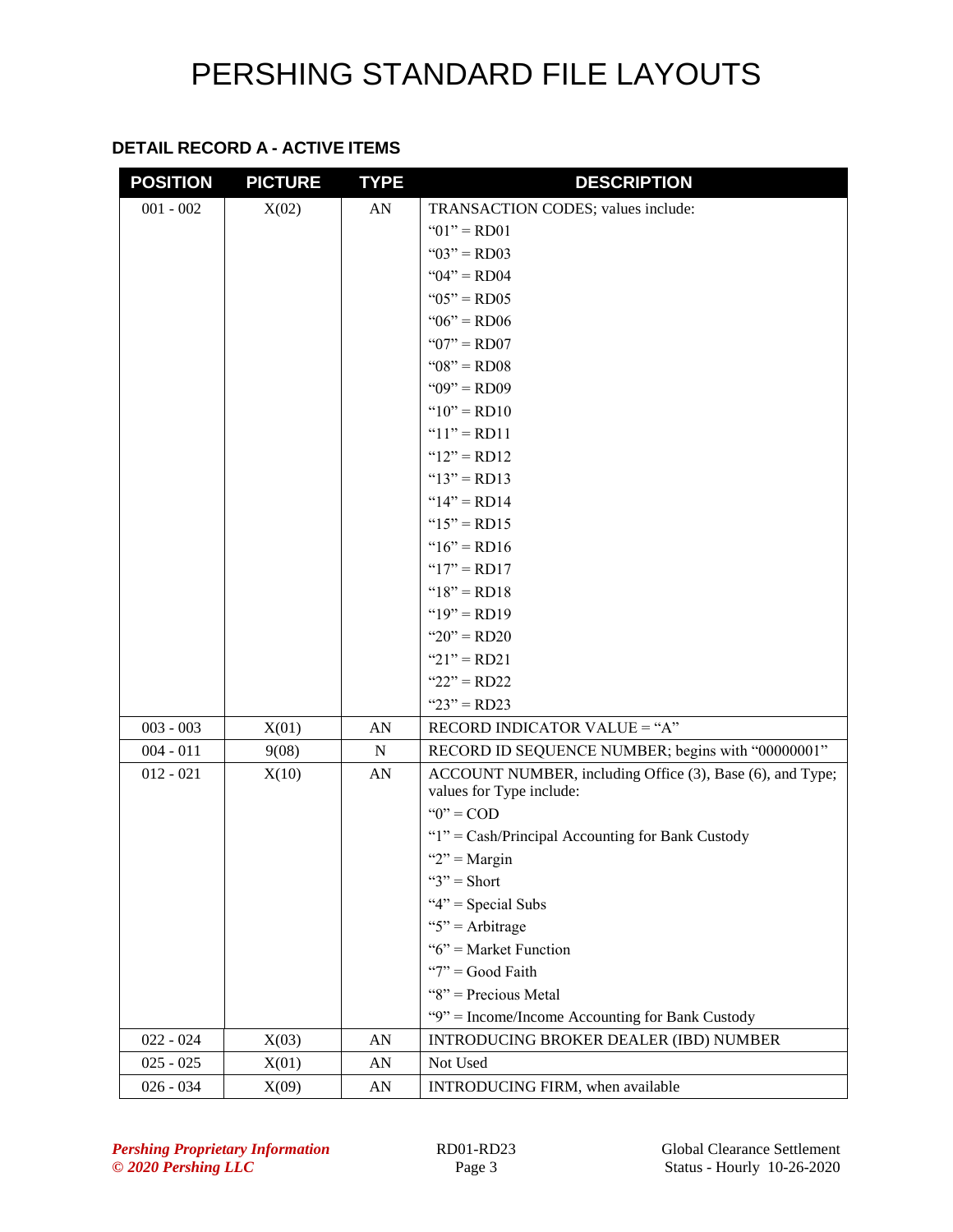| <b>POSITION</b> | <b>PICTURE</b> | <b>TYPE</b> | <b>DESCRIPTION</b>                                                                                                    |
|-----------------|----------------|-------------|-----------------------------------------------------------------------------------------------------------------------|
| $035 - 037$     | X(03)          | AN          | INVESTMENT PROFESSIONAL (IP) NUMBER                                                                                   |
| $038 - 044$     | X(07)          | AN          | Not Used                                                                                                              |
| $045 - 054$     | X(10)          | AN          | ACCOUNT SHORT NAME                                                                                                    |
| $055 - 063$     | X(09)          | AN          | <b>CUSIP</b>                                                                                                          |
| $064 - 069$     | X(06)          | AN          | <b>INTERNAL OPEN ITEM REFERENCE NUMBER</b>                                                                            |
| $070 - 077$     | 9(08)          | N           | CREATION DATE, in CCYYMMDD format                                                                                     |
| $078 - 085$     | 9(08)          | N           | UPDATE DATE, in CCYYMMDD format                                                                                       |
| $086 - 097$     | 9(12)          | N           | UPDATE TIME, in HHMISSNNNNNN format                                                                                   |
| $098 - 098$     | X(01)          | AN          | TYPE OF ITEM; value includes:                                                                                         |
|                 |                |             | " $A$ " = Active items                                                                                                |
| $099 - 108$     | X(10)          | AN          | INTERNAL ACCOUNT NUMBER; see position 12-21 for<br>format (when 980 is in position 12, firm trading account displays) |
| $109 - 109$     | X(01)          | AN          | RECEIVE/DELIVERY CODE; values include:                                                                                |
|                 |                |             | $R'' = \text{Receive}$                                                                                                |
|                 |                |             | " $D$ " = Deliver                                                                                                     |
| $110 - 112$     | X(03)          | AN          | PRIMARY STATUS CODE; values include:                                                                                  |
|                 |                |             | For Active Items ("A"):                                                                                               |
|                 |                |             | "ALL" = Allocated                                                                                                     |
|                 |                |             | " $FZN" = Frozen$                                                                                                     |
|                 |                |             | " $INP" = In process$                                                                                                 |
|                 |                |             | " $OPE" = Open$                                                                                                       |
|                 |                |             | " $PCK$ " = $PCK$ (Pick List)                                                                                         |
|                 |                |             | "PDO" = Pending TBA pair-off                                                                                          |
|                 |                |             | " $\text{PIC}$ " = PIC (physical)                                                                                     |
|                 |                |             | " $PND" =$ Pending pair-off                                                                                           |
|                 |                |             | " $RET" = All others$                                                                                                 |
|                 |                |             | For Inactive (Clean or Cancelled) Items ("I"):                                                                        |
|                 |                |             | "CLN" Clean                                                                                                           |
|                 |                |             | " $DLC$ " = Delete                                                                                                    |
|                 |                |             | "PCL" = Pending clean                                                                                                 |
| $113 - 142$     | X(30)          | AN          | SETTLEMENT STATUS; literal values include:                                                                            |
|                 |                |             | "Pending - Delete approval"                                                                                           |
|                 |                |             | "Pending - Update approval"                                                                                           |
|                 |                |             | "Unsettled - In-process"                                                                                              |
|                 |                |             | "Unsettled - On hold"                                                                                                 |
|                 |                |             | "Unsettled - Open"                                                                                                    |
|                 |                |             | "Unsettled - Reclaimed"                                                                                               |
|                 |                |             | "Record Deleted"                                                                                                      |
|                 |                |             | "Settled"                                                                                                             |
| 143 - 146       | X(04)          | AN          | DEPOT STATUS CODE; see Appendix 14 for values                                                                         |
| 147 - 181       | X(35)          | AN          | DEPOT STATUS; see Appendix 14 for values                                                                              |
| 182 - 211       | X(30)          | AN          | Reserved for future information                                                                                       |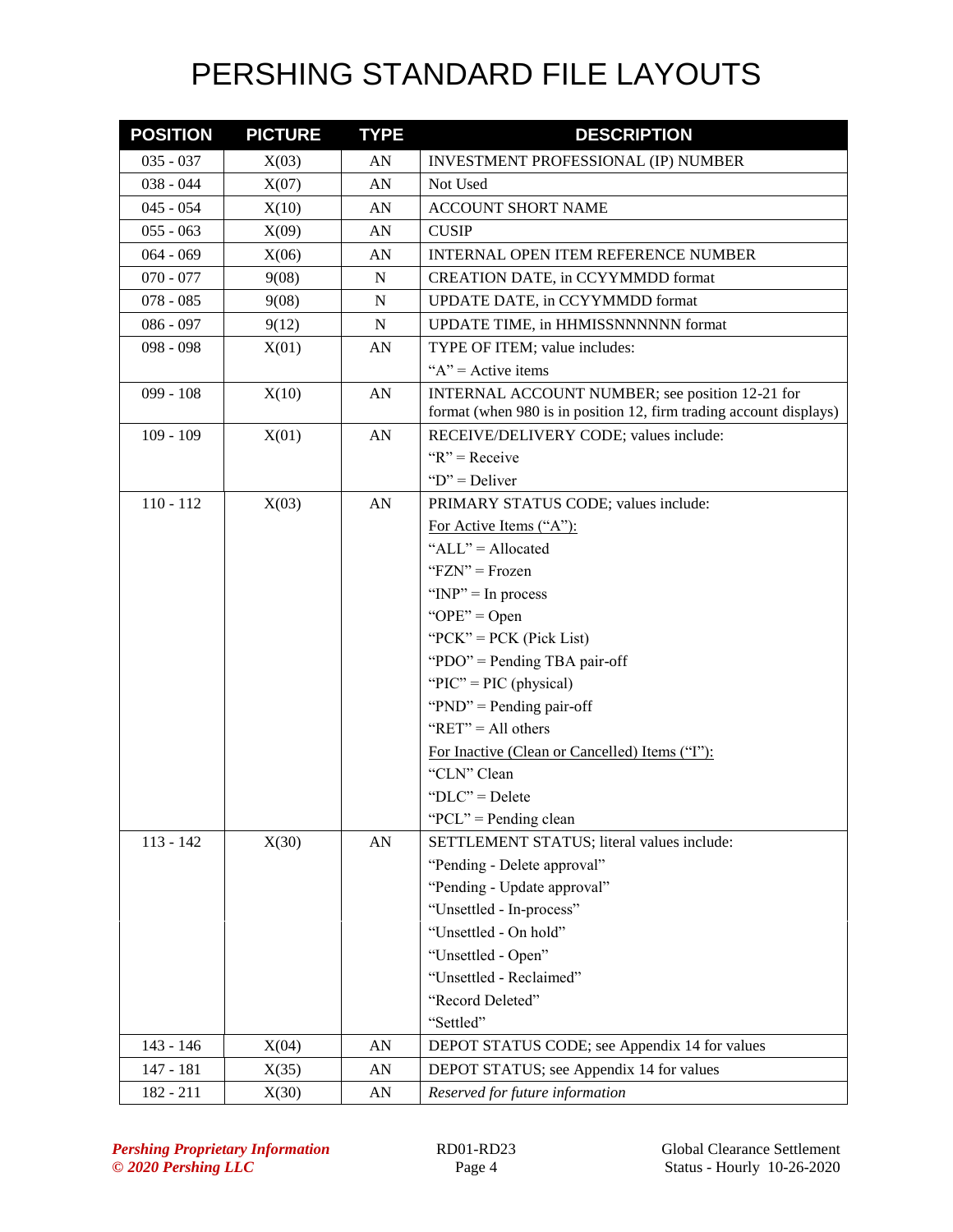| <b>POSITION</b>         | <b>PICTURE</b> | <b>TYPE</b> | <b>DESCRIPTION</b>                                                                                                |
|-------------------------|----------------|-------------|-------------------------------------------------------------------------------------------------------------------|
|                         |                |             | General Information - pertains to most transactions                                                               |
| <b>Associated Dates</b> |                |             |                                                                                                                   |
| $212 - 219$             | 9(08)          | N           | TRADE DATE, in CCYYMMDD format                                                                                    |
| $220 - 227$             | 9(08)          | N           | SETTLEMENT DATE, in CCYYMMDD format                                                                               |
| $228 - 235$             | X(08)          | AN          | Reserved                                                                                                          |
| $236 - 243$             | 9(08)          | $\mathbf N$ | CLEAN-UP DATE, date the trade settles, in CCYYMMDD<br>format                                                      |
| $244 - 273$             | X(30)          | AN          | Reserved for future information                                                                                   |
|                         |                |             | Party Identifiers                                                                                                 |
| $274 - 276$             | X(03)          | AN          | <b>EXECUTION IP NUMBER 1</b>                                                                                      |
| $277 - 277$             | X(01)          | AN          | Not Used                                                                                                          |
| $278 - 280$             | X(03)          | AN          | <b>EXECUTION IP NUMBER 2</b>                                                                                      |
| $281 - 281$             | X(01)          | AN          | Not Used                                                                                                          |
| 282 - 284               | X(03)          | AN          | <b>EXECUTION IP NUMBER 3</b>                                                                                      |
| $285 - 285$             | X(01)          | AN          | Not Used                                                                                                          |
| $286 - 293$             | X(08)          | AN          | <b>COUNTERPARTY ID</b>                                                                                            |
| 294 - 325               | X(32)          | AN          | <b>COUNTERPARTY NAME</b> (first line)                                                                             |
| $326 - 328$             | X(03)          | AN          | <b>OFFICE</b>                                                                                                     |
| 329 - 329               | X(01)          | AN          | IPO PRIMARY/SECONDARY CODE; values include:                                                                       |
|                         |                |             | " $L$ " = Lead                                                                                                    |
|                         |                |             | " $P$ " = Primary                                                                                                 |
|                         |                |             | "S" = Secondary                                                                                                   |
|                         |                |             | " $\mathbf{B}$ " = Not applicable                                                                                 |
| $330 - 341$             | X(12)          | AN          | AGENT INTERNAL ACCOUNT NUMBER                                                                                     |
| $342 - 351$             | X(10)          | AN          | Reserved for SubAccount Number                                                                                    |
| $352 - 386$             | X(35)          | AN          | LINKED REFERENCE; trade linked to Delivery or receive,<br>SWIFT reference of linked item or common link reference |
| $387 - 421$             | X(35)          | AN          | ALERT ACCESS CODE                                                                                                 |
| $422 - 429$             | X(08)          | AN          | <b>ALERT ACRONYM</b>                                                                                              |
| $430 - 479$             | X(50)          | ${\rm AN}$  | <b>INSTITUTION NAME</b>                                                                                           |
| $480 - 491$             | X(12)          | AN          | ALTERNATE UNIQUE ID                                                                                               |
| 492 - 741               | X(250)         | AN          | <b>GENERAL COMMENTS</b>                                                                                           |
| 742 - 745               | X(04)          | AN          | FAIL STATUS CODE; values include:                                                                                 |
|                         |                |             | " $\mathbf{B}' \mathbf{B}' \mathbf{B}'' =$ Broker Trade not Compared                                              |
|                         |                |             | "COMP" = Broker Trade Compared                                                                                    |
| 746 - 775               | X(30)          | AN          | Reserved for future information                                                                                   |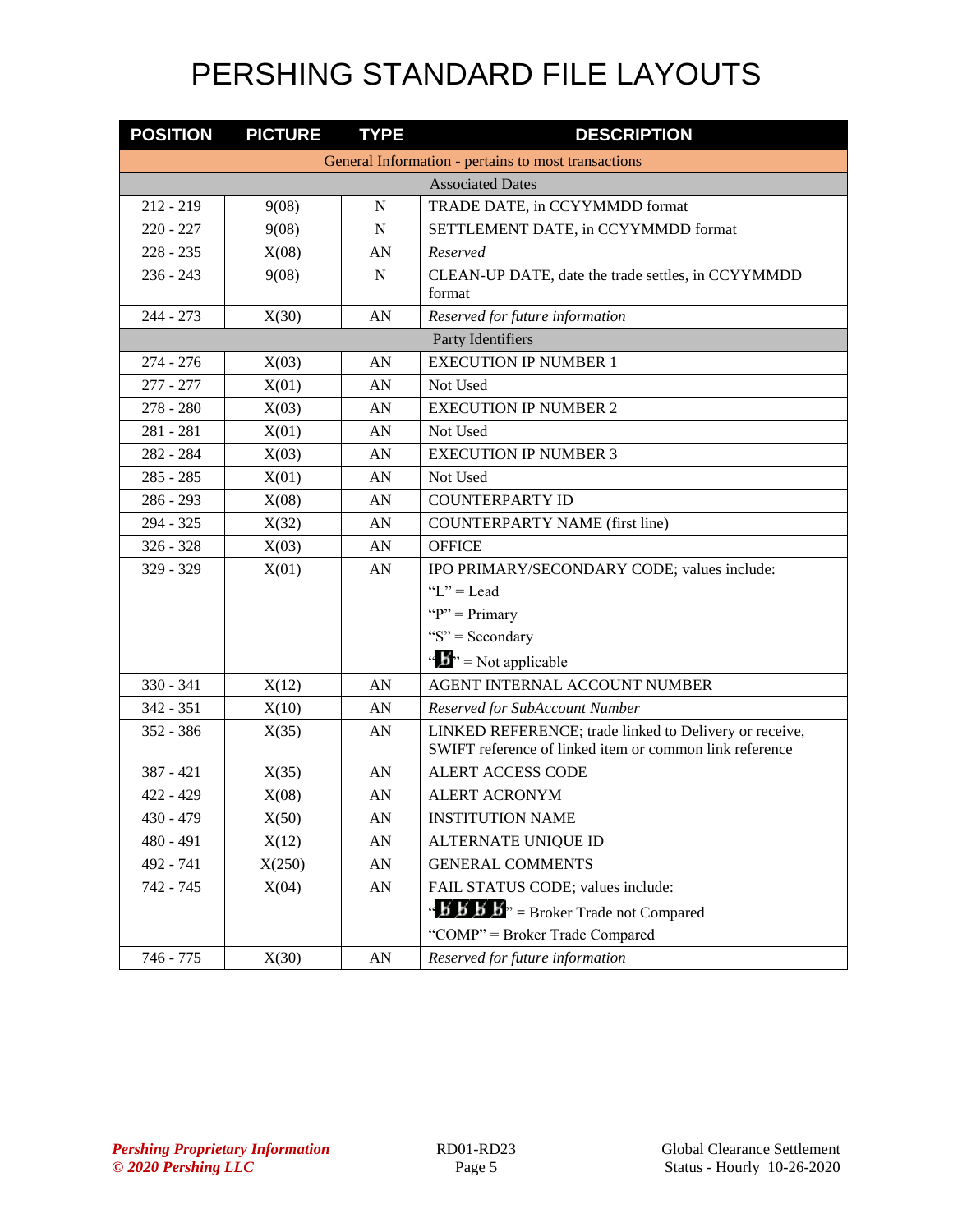| <b>POSITION</b> | <b>PICTURE</b> | <b>TYPE</b> | <b>DESCRIPTION</b>                                               |
|-----------------|----------------|-------------|------------------------------------------------------------------|
|                 |                |             | <b>Additional Trade Identifiers</b>                              |
| 776 - 781       | X(06)          | AN          | <b>TRADE REFERENCE NUMBER</b>                                    |
| 782 - 801       | X(20)          | AN          | <b>CLIENT'S TRADE REFERENCE NUMBER</b>                           |
| $802 - 807$     | X(06)          | AN          | TAG OLC ITEM FOR MATCH                                           |
| $808 - 832$     | X(25)          | AN          | EXTERNAL REFERENCE TEXT; free-form                               |
| 833 - 838       | X(06)          | AN          | TRADE SOURCE; values include:                                    |
|                 |                |             | " $15A6"$                                                        |
|                 |                |             | "Global"                                                         |
|                 |                |             | "PAR"                                                            |
|                 |                |             | $\cdots$ $\cdots$ $\cdots$ Not applicable                        |
| 839 - 868       | X(30)          | AN          | Reserved for future information                                  |
|                 |                |             | <b>Transaction Information</b>                                   |
| $869 - 869$     | X(01)          | AN          | MARKET CODE; values include:                                     |
|                 |                |             | " $1$ " = New York Stock Exchange® (NYSE)                        |
|                 |                |             | " $2$ " = NYSE ALT (formerly AMEX)                               |
|                 |                |             | " $3$ " = Philadelphia (PHLX)                                    |
|                 |                |             | " $4$ " = Over the Counter (OTC)                                 |
|                 |                |             | " $5$ " = Boston (BSE)                                           |
|                 |                |             | " $6$ " = Chicago Exchange (CHX)                                 |
|                 |                |             | "7" = Chicago Board Options Exchange (CBOE)                      |
|                 |                |             | "8" = Over the Counter/NSCC, NASDAQ (OTC/NSCC,<br>OTC/NASDAQ)    |
|                 |                |             | " $9$ " = Pacific (PSE)                                          |
| 870 - 870       | X(01)          | AN          | BLOTTER CODE; values include:                                    |
|                 |                |             | "0" = Average Price, Allocated, Block, or Agent Cross Trade      |
|                 |                |             | " $1$ " = Customer vs. the Street                                |
|                 |                |             | " $2$ " = Option                                                 |
|                 |                |             | "3" = Agency, but used for Cash, Special Settle. next day trades |
|                 |                |             | " $5$ " = Principal Cross Trade                                  |
|                 |                |             | "6" = Syndicate Cross Trade                                      |
|                 |                |             | "8" = Principal Cross Trade/Over the Counter                     |
|                 |                |             | "9" = Agency Cross Trade                                         |
| 871 - 874       | X(04)          | AN          | EXCHANGE (Market Identifier Code - MIC)                          |
| $875 - 877$     | X(03)          | AN          | SETTLEMENT LOCATION CODE; see Appendix S for values              |
| 878 - 881       | X(04)          | AN          | SETTLEMENT METHOD; see Appendix 14 for values                    |
| 882 - 884       | X(03)          | AN          | OPEN ITEM TYPE CODE; see Appendix 14 for values:                 |
| 885 - 887       | X(03)          | AN          | SECONDARY STATUS CODE; see Appendix 14 for values                |
| 888 - 888       | X(01)          | AN          | SHORT SALE INDICATOR; values include:                            |
|                 |                |             | " $C$ " = Cash order                                             |
|                 |                |             | " $N$ " = Next day                                               |
|                 |                |             | " $O$ " = Buy that is opposite a short sale                      |
|                 |                |             | " $S$ " = Short and non-exempt<br>(cont.)                        |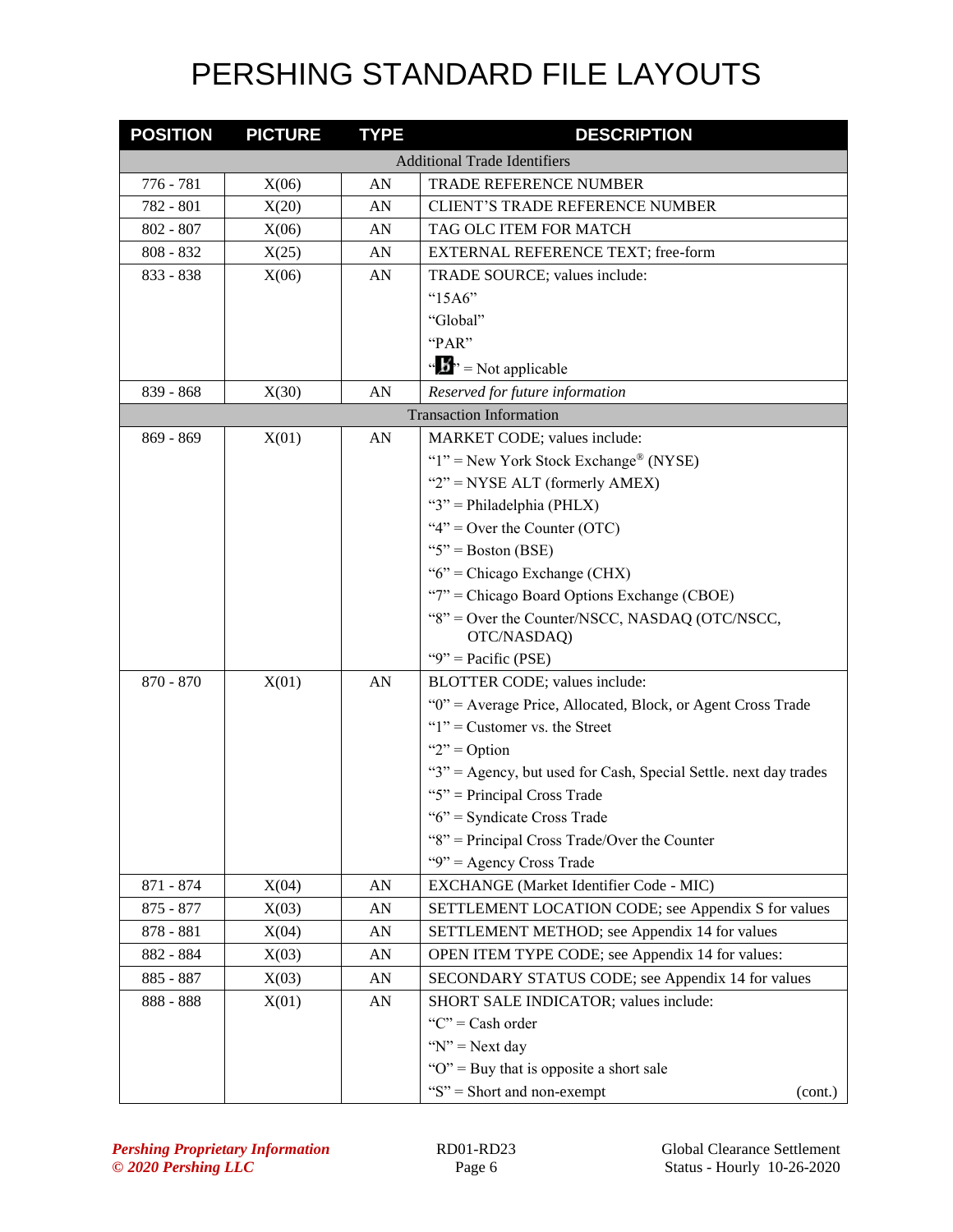| <b>POSITION</b> | <b>PICTURE</b> | <b>TYPE</b> | <b>DESCRIPTION</b>                                                       |
|-----------------|----------------|-------------|--------------------------------------------------------------------------|
|                 |                |             | " $X$ " = Short and exempt                                               |
|                 |                |             | " $\mathbf{B}$ " = Not a short sale                                      |
| 889 - 892       | X(04)          | AN          | REPO CODE; see Appendix 14 for values                                    |
| 893 - 922       | X(30)          | AN          | Reserved for future information                                          |
|                 |                |             | <b>Additional Security Identifiers</b>                                   |
| $923 - 938$     | X(16)          | AN          | <b>SECURITY SYMBOL</b>                                                   |
| 939 - 950       | X(12)          | AN          | <b>ISIN CODE</b>                                                         |
| 951 - 958       | X(08)          | AN          | PRODUCT (ASSET) TYPE; see Appendix B for values                          |
| 959 - 966       | X(08)          | AN          | PRODUCT (ASSET) SUBTYPE; see Appendix B for values                       |
| 967 - 974       | X(08)          | AN          | PRODUCT (ASSET) SUB-SUBTYPE; see Appendix B for<br>values                |
| 975 - 984       | X(10)          | AN          | LIQUIDITY INDICATOR; literal values include:                             |
|                 |                |             | "Liquid"                                                                 |
|                 |                |             | "Illiquid"                                                               |
|                 |                |             | "Small Mkt"                                                              |
|                 |                |             | " $\mathbf{B}$ " = Not applicable                                        |
| 985 - 1014      | X(30)          | AN          | <b>SECURITY DESCRIPTION LINE 1</b>                                       |
| $1015 - 1044$   | X(30)          | AN          | Reserved for future information                                          |
|                 |                |             | <b>Transaction Statistics</b>                                            |
| $1045 - 1062$   | 9(13)v9(05)    | N           | ORIGINAL QUANTITY                                                        |
| $1063 - 1063$   | X(01)          | AN          | Not Used                                                                 |
| $1064 - 1081$   | 9(13)v9(05)    | $\mathbf N$ | <b>CURRENT QUANTITY</b>                                                  |
| 1082 - 1082     | X(01)          | AN          | Not Used                                                                 |
| $1083 - 1100$   | 9(16)v9(02)    | $\mathbf N$ | ORIGINAL AMOUNT                                                          |
| $1101 - 1101$   | X(01)          | AN          | Not Used                                                                 |
| 1102 - 1119     | 9(16)v9(02)    | $\mathbf N$ | <b>CURRENT AMOUNT</b>                                                    |
| 1120 - 1120     | X(01)          | AN          | Not Used                                                                 |
| 1121 - 1138     | 9(09)v9(09)    | ${\bf N}$   | PRICE; for FX transactions, price is equivalent to the FX rate           |
| 1139 - 1141     | X(03)          | AN          | SETTLEMENT CURRENCY; see Appendix N for values                           |
| 1142 - 1159     | 9(16)v9(02)    | ${\bf N}$   | <b>COMMISSION</b>                                                        |
| $1160 - 1160$   | X(01)          | AN          | Not Used                                                                 |
| 1161 - 1178     | 9(16)v9(02)    | ${\bf N}$   | <b>ACCRUED INTEREST</b>                                                  |
| 1179 - 1179     | X(01)          | AN          | ACCRUED INTEREST SIGN; values include:                                   |
|                 |                |             | "+" = $Positive$ interest accrued                                        |
|                 |                |             | "-" = Negative interest accrued                                          |
|                 |                |             | The following fields, through position 1414, apply to Global trades only |
| 1180 - 1197     | 9(16)v9(02)    | $\mathbf N$ | PANEL OF TAKEOVERS AND MERGERS (PTM) FEE                                 |
| 1198 - 1198     | X(01)          | AN          | Not Used                                                                 |
| 1199 - 1216     | 9(16)v9(02)    | N           | FINANCIAL TRANSACTION (FTT) TAX                                          |
| 1217 - 1217     | X(01)          | AN          | Not Used                                                                 |
| 1218 - 1235     | 9(16)v9(02)    | ${\bf N}$   | STOCK EXCHANGE FEE                                                       |
| 1236 - 1236     | X(01)          | AN          | Not Used                                                                 |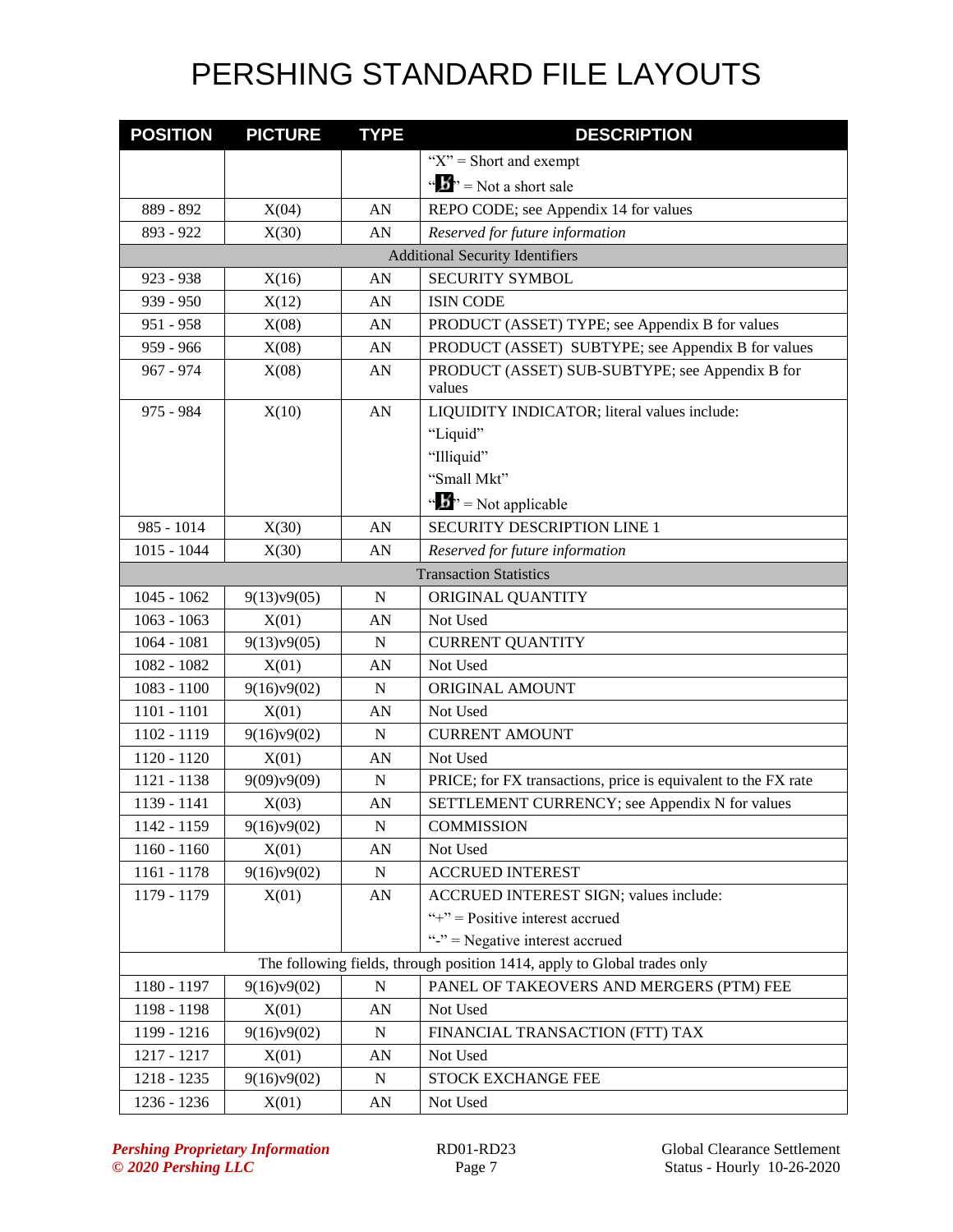| <b>POSITION</b> | <b>PICTURE</b> | <b>TYPE</b> | <b>DESCRIPTION</b>                                                           |
|-----------------|----------------|-------------|------------------------------------------------------------------------------|
| 1237 - 1254     | 9(16)v9(02)    | $\mathbf N$ | TRANSFER TAX                                                                 |
| $1255 - 1255$   | X(01)          | AN          | Not Used                                                                     |
| 1256 - 1273     | 9(16)v9(02)    | N           | <b>TRANSFER STAMP</b>                                                        |
| 1274 - 1274     | X(01)          | AN          | Not Used                                                                     |
| 1275 - 1292     | 9(16)v9(02)    | N           | MISCELLANEOUS STREETSIDE FEE                                                 |
| 1293 - 1293     | X(01)          | AN          | Not Used                                                                     |
| 1294 - 1311     | 9(16)v9(02)    | N           | MISCELLANEOUS CLIENT FEE                                                     |
| 1312 - 1312     | X(01)          | AN          | Not Used                                                                     |
| 1313 - 1330     | 9(16)y9(02)    | N           | <b>FOREIGN TRADE FEE</b>                                                     |
| 1331 - 1331     | X(01)          | AN          | Not Used                                                                     |
| 1332 - 1349     | 9(16)v9(02)    | $\mathbf N$ | <b>SALES CREDIT</b>                                                          |
| 1350 - 1350     | X(01)          | AN          | Not Used                                                                     |
| 1351 - 1368     | 9(16)v9(02)    | $\mathbf N$ | NET AMOUNT, in USDE                                                          |
| 1369 - 1369     | X(01)          | AN          | Not Used                                                                     |
| 1370 - 1387     | 9(16)v9(02)    | ${\bf N}$   | MARK TO MARKET AMOUNT                                                        |
| 1388 - 1388     | X(01)          | AN          | MARK TO MARKET AMOUNT SIGN; values include:                                  |
|                 |                |             | "+" = $Positive$ amount                                                      |
|                 |                |             | "-" = Negative amount                                                        |
| 1389 - 1406     | 9(16)v9(02)    | ${\bf N}$   | <b>EXPOSURE, in USDE</b>                                                     |
| 1407 - 1407     | X(01)          | AN          | EXPOSURE SIGN, values include:                                               |
|                 |                |             | "+" = $Positive$ amount                                                      |
|                 |                |             | "-" = Negative amount                                                        |
| 1408 - 1437     | X(30)          | AN          | Reserved for future information                                              |
|                 |                |             | The following fields pertain to DTC Settlement                               |
| 1438 - 1441     | X(04)          | AN          | <b>BROKER</b>                                                                |
| 1442 - 1449     | X(08)          | AN          | CORRESPONDENT FINANCIAL INSTITUTION ID                                       |
| 1450 - 1457     | X(08)          | AN          | <b>INSTITUTION DTC IDENTIFIER</b>                                            |
| 1458 - 1465     | X(08)          | AN          | <b>AGENT DTC IDENTIFIER</b>                                                  |
| 1466 - 1473     | X(08)          | AN          | THIRD PARTY BROKER ID                                                        |
| 1474 - 1543     | X(70)          | AN          | RECLAIM/REJECT COMMENTS, line 1                                              |
| 1544 - 1613     | X(70)          | AN          | RECLAIM/REJECT COMMENTS, line 2                                              |
| 1614 - 1683     | X(70)          | AN          | RECLAIM/REJECT COMMENTS, line 3                                              |
| 1684 - 1753     | X(70)          | AN          | DELIVERY/RECEIVE COMMENTS, line 1                                            |
| 1754 - 1823     | X(70)          | AN          | DELIVERY/RECEIVE COMMENTS, line 2                                            |
| 1824 - 1893     | X(70)          | AN          | DELIVERY/RECEIVE COMMENTS, line 3                                            |
| 1894 - 1933     | X(40)          | AN          | DTC OBLIGATION WAREHOUSE (OW) REF. NUMBER                                    |
| 1934 - 1941     | X(08)          | AN          | <b>IPO BROKER</b>                                                            |
| 1942 - 1945     | X(04)          | AN          | DTC OW STATUS; see the following website for values:<br>www.dtcclearning.com |
| 1946 - 1948     | X(03)          | AN          | DTC REASON CODE; see the following website for values:                       |
| 1949 - 1968     | X(20)          | AN          | www.dtcclearning.com<br>Reserved for future information                      |
|                 |                |             |                                                                              |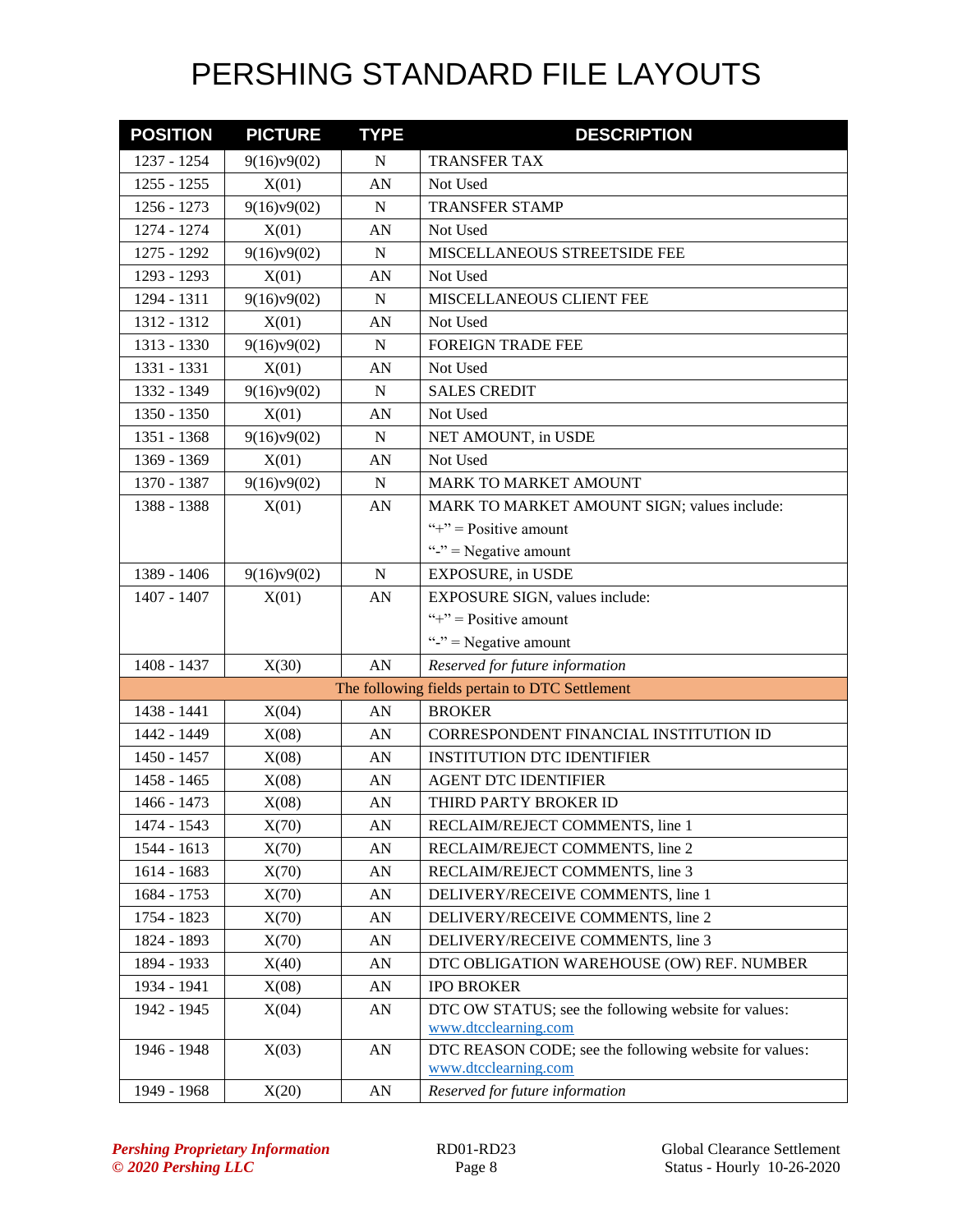| <b>POSITION</b> | <b>PICTURE</b> | <b>TYPE</b> | <b>DESCRIPTION</b>                                                                                                           |
|-----------------|----------------|-------------|------------------------------------------------------------------------------------------------------------------------------|
|                 |                |             | The following fields pertain to the ID System                                                                                |
| 1969 - 1971     | X(03)          | AN          | AFFIRMATION STATUS CODE; values include:                                                                                     |
|                 |                |             | "AFC" = Affirmed Exempt by Contra                                                                                            |
|                 |                |             | "AFE" = Affirmed Exempt                                                                                                      |
|                 |                |             | " $AFF" = Affirmed$                                                                                                          |
|                 |                |             | "AFI" = Affirmed Ineligible                                                                                                  |
|                 |                |             | "AFL" = Affirmed Late                                                                                                        |
|                 |                |             | " $AFN" = Affirmed IDNET$                                                                                                    |
|                 |                |             | " $AFP" = Affirmed$ Pending                                                                                                  |
|                 |                |             | $"UAF" = Unaffirmed$                                                                                                         |
| 1972 - 1979     | 9(08)          | $\mathbf N$ | AFFIRMATION DATE, in CCYYMMDD format                                                                                         |
| 1980 - 1980     | X(01)          | AN          | DTC ID CONFIRM STATUS CODE; values include:                                                                                  |
|                 |                |             | "C" = $Complete$                                                                                                             |
|                 |                |             | " $P$ " = Pending"                                                                                                           |
|                 |                |             | " $R$ " = Rejected                                                                                                           |
|                 |                |             | " $\mathbf{B}$ " = Not applicable                                                                                            |
| 1981 - 1981     | X(01)          | AN          | DTC ID CANCEL STATUS CODE; values include:                                                                                   |
|                 |                |             | "C" = $Complete$                                                                                                             |
|                 |                |             | " $P$ " = Pending                                                                                                            |
|                 |                |             | $R" = Rejected$                                                                                                              |
|                 |                |             | " $\mathbf{b}$ " = Not applicable                                                                                            |
| 1982 - 1990     | X(09)          | AN          | DTC CONTROL NUMBER                                                                                                           |
| 1991 - 2010     | X(20)          | AN          | Reserved for future information                                                                                              |
|                 |                |             | The following fields pertain to DK Charges                                                                                   |
| $2011 - 2011$   | X(01)          | AN          | DK CHARGE INDICATOR; values include:                                                                                         |
|                 |                |             | " $Y$ " = Charge for DK                                                                                                      |
|                 |                |             | " $N$ " = No charge for DK or not applicable                                                                                 |
|                 |                |             | " $A$ " = a chargeable status was received after depository cut-off<br>time; will be charged tomorrow                        |
|                 |                |             | "B" = a non-chargeable status was received; item still in<br>chargeable state before cut-off time; will be charged today     |
|                 |                |             | " $U$ " = Unknown; requires review by associate                                                                              |
|                 |                |             | " $\mathbf{B}$ " = Not applicable                                                                                            |
| 2012 - 2012     | X(01)          | AN          | DK CHARGE TYPE; values include:                                                                                              |
|                 |                |             | "B" = Non-chargeable status was received; still in chargeable<br>state before depository cut-off time; will be charged today |
|                 |                |             | " $U$ " = Unknown; requires review by associate                                                                              |
|                 |                |             | $\mathbf{B}^{\prime\prime}$ = Not applicable                                                                                 |
| $2013 - 2020$   | 9(08)          | N           | DK CHARGE START DATE, in CCYYMMDD format                                                                                     |
| 2021 - 2040     | X(20)          | AN          | Reserved for future information                                                                                              |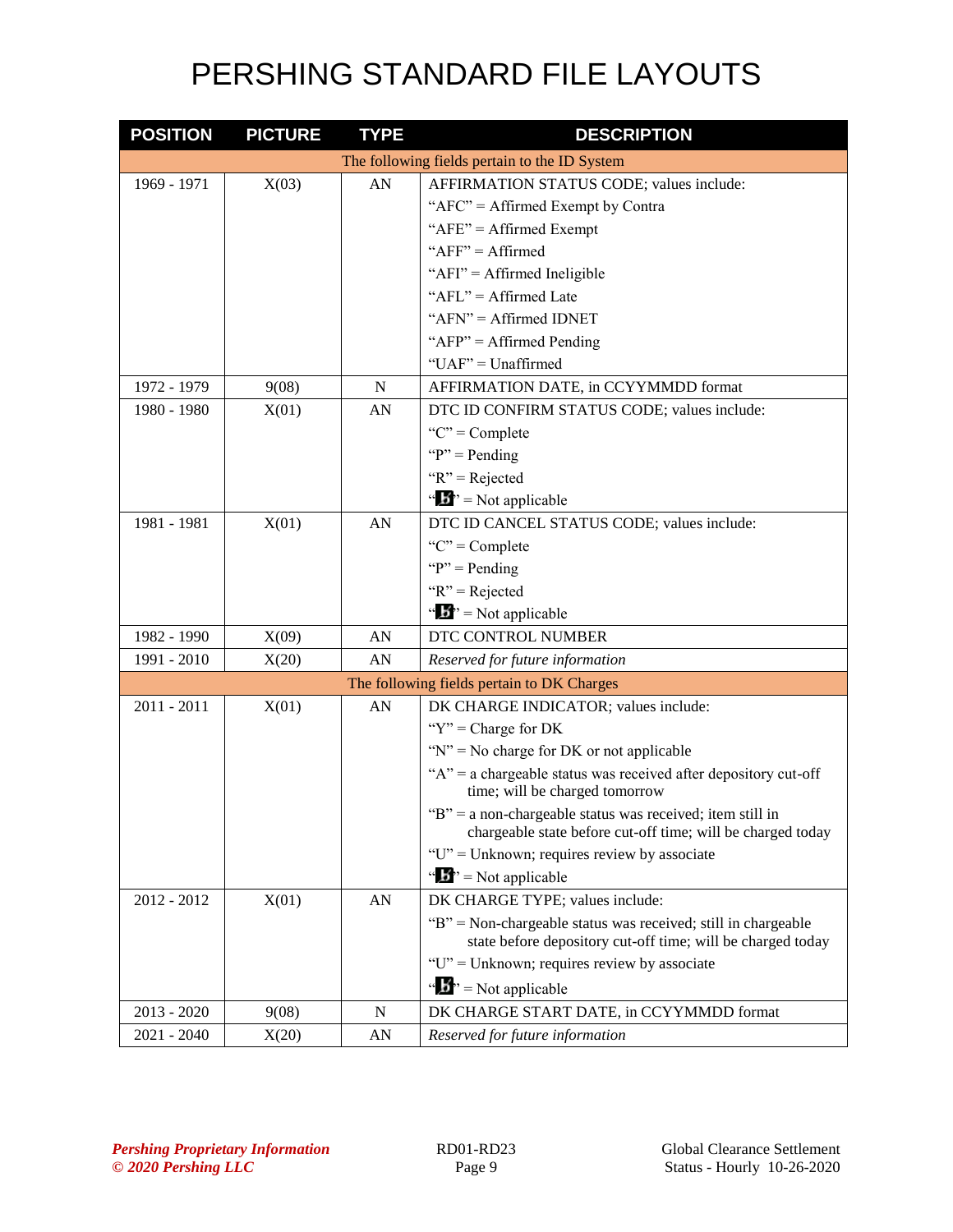| <b>POSITION</b> | <b>PICTURE</b> | <b>TYPE</b> | <b>DESCRIPTION</b>                                                                                                                                             |
|-----------------|----------------|-------------|----------------------------------------------------------------------------------------------------------------------------------------------------------------|
|                 |                |             | The following fields pertain to Institutional Regulatory information.                                                                                          |
| 2041 - 2048     | 9(08)          | $\mathbf N$ | LAST RECLAIM DATE, in CCYYMMDD format                                                                                                                          |
| 2049 - 2056     | 9(08)          | N           | FINRA FILE DATE, in CCYYMMDD format                                                                                                                            |
| $2057 - 2064$   | 9(08)          | N           | 15c-3 BUY-IN DUE DATE, in CCYYMMDD format                                                                                                                      |
| $2065 - 2072$   | 9(08)          | N           | REG-T SELLOUT DUE DATE, in CCYYMMDD format                                                                                                                     |
| 2073 - 2080     | 9(08)          | $\mathbf N$ | REG-T PAYMENT DUE DATE, in CCYYMMDD format                                                                                                                     |
| $2081 - 2081$   | X(01)          | AN          | <b>EXTENSION NUMBER</b>                                                                                                                                        |
| 2082 - 2082     | X(01)          | AN          | EOD WIRE INDICATOR; values include:                                                                                                                            |
|                 |                |             | "B" = End of reclaim day, if reclaimed item still open and Type<br>A wire already sent; sent once, at end of reclaim date                                      |
|                 |                |             | " $D$ " = End of day when first time reclaim is received on or after<br>sellout date; sent once, at end of reclaim date                                        |
|                 |                |             | " $E$ " = End of day (but before market close) when reclaim is<br>received at least one business day after Type D sent; sent<br>once, when reclaim is received |
|                 |                |             | $\mathbf{w} = \mathbf{N}$ = Not applicable                                                                                                                     |
| $2083 - 2083$   | X(01)          | AN          | EXCL. FROM REGULATORY PROCESSING; values include:                                                                                                              |
|                 |                |             | " $Y$ " = Yes; excluded                                                                                                                                        |
|                 |                |             | " $N$ " = No; not excluded                                                                                                                                     |
|                 |                |             | $\cdots$ $\cdots$ $\cdots$ Not applicable                                                                                                                      |
| 2084 - 2093     | X(10)          | AN          | <b>BRANCH CRD</b>                                                                                                                                              |
| 2094 - 2094     | X(01)          | AN          | Not Used                                                                                                                                                       |
| $2095 - 2106$   | X(12)          | AN          | <b>REP CRD</b>                                                                                                                                                 |
| 2107 - 2107     | X(01)          | AN          | Not Used                                                                                                                                                       |
| $2108 - 2110$   | X(03)          | AN          | EXTENSION REASON CODE (FINRA); space is a valid value;<br>see the following website for values: https://www.finra.org/                                         |
| $2111 - 2113$   | X(03)          | AN          | Reserved for future expansion                                                                                                                                  |
| $2114 - 2114$   | X(01)          | AN          | CENTRAL SECURITIES DEPOSITORIES REGULATION<br>(CSDR) ELIGIBILITY INDICATOR; values include:                                                                    |
|                 |                |             | " $Y$ " = Eligible                                                                                                                                             |
|                 |                |             | " $N$ " = Not eligible                                                                                                                                         |
|                 |                |             | " $\mathbf{b}$ " = Not applicable                                                                                                                              |
| 2115 - 2132     | 9(16)v9(02)    | ${\bf N}$   | <b>CSDR CLIENT FEE</b>                                                                                                                                         |
| $2133 - 2133$   | X(01)          | AN          | CSDR CLIENT FEE SIGN; values include:                                                                                                                          |
|                 |                |             | "+" = $Credit$                                                                                                                                                 |
|                 |                |             | "-" = $Debit$                                                                                                                                                  |
|                 |                |             | " $\mathbf{B}$ " = Not applicable                                                                                                                              |
| 2134 - 2136     | X(03)          | AN          | CSDR FEE CURRENCY; see Appendix N for values                                                                                                                   |
| $2137 - 2140$   | X(04)          | AN          | CSDR FEE DESCRIPTION; values include:                                                                                                                          |
|                 |                |             | "LMFP" = Late matching fail penalty                                                                                                                            |
|                 |                |             | "SEFP" = Settlement fee penalty                                                                                                                                |
|                 |                |             | " $\mathbf{B} \mathbf{B} \mathbf{B}'$ $\mathbf{B}'$ " = Not applicable                                                                                         |
| 2141 - 2158     | 9(09)v9(09)    | ${\bf N}$   | <b>CSDR CLOSING PRICE</b>                                                                                                                                      |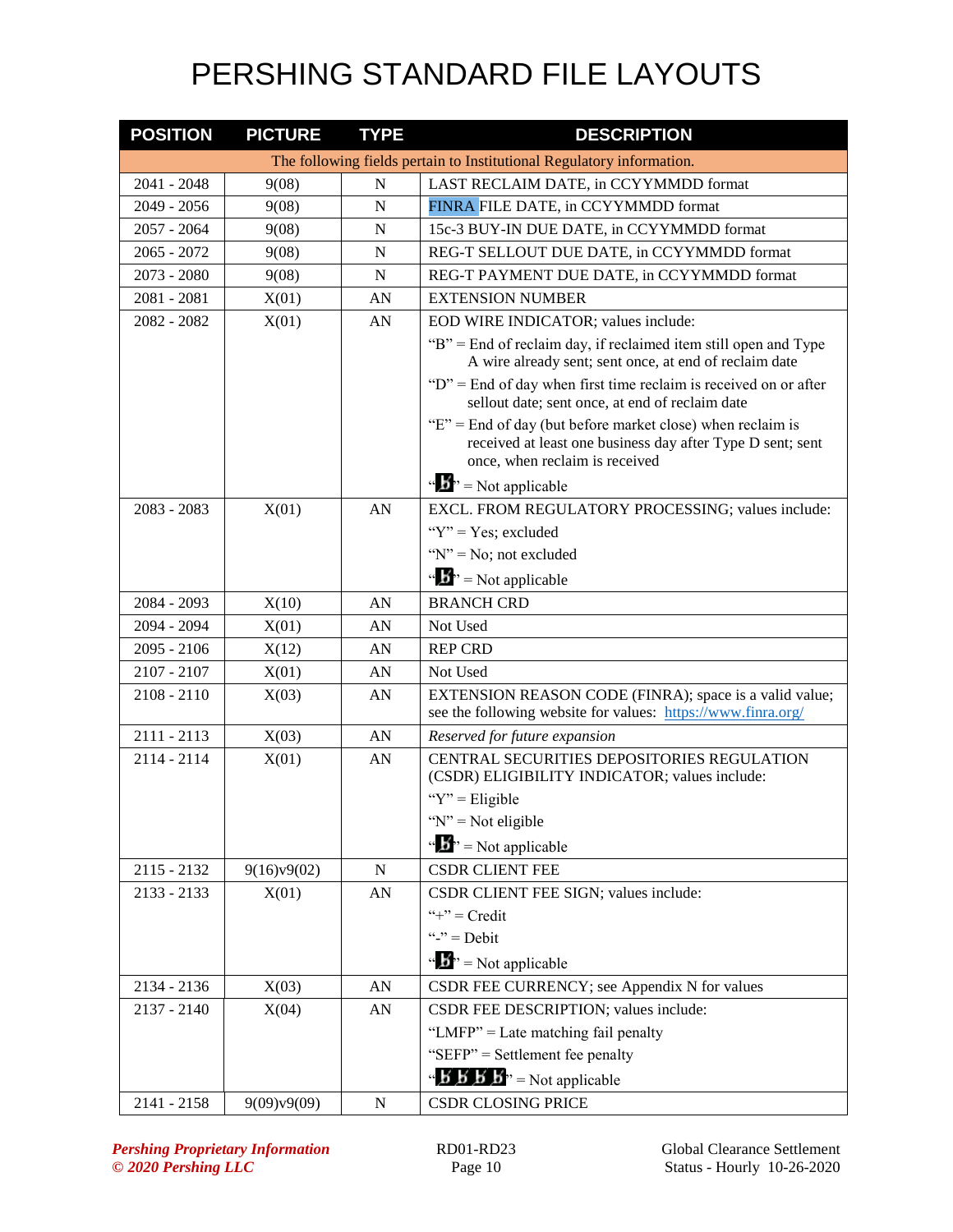| <b>POSITION</b> | <b>PICTURE</b> | <b>TYPE</b> | <b>DESCRIPTION</b>                                                                                                                 |
|-----------------|----------------|-------------|------------------------------------------------------------------------------------------------------------------------------------|
| 2159 - 2161     | X(03)          | AN          | CSDR CLOSING PRICE CURRENCY; see Appendix N                                                                                        |
| $2162 - 2165$   | X(04)          | AN          | CSDR CLOSING PRICE EXCHANGE                                                                                                        |
| $2166 - 2166$   | X(01)          | AN          | CSDR HOLD INDICATOR; determines if settlement is on hold                                                                           |
|                 |                |             | or not; values include:                                                                                                            |
|                 |                |             | " $H$ " = On hold                                                                                                                  |
|                 |                |             | " $\mathbf{B}$ " = Not applicable                                                                                                  |
| $2167 - 2174$   | 9(08)          | $\mathbf N$ | CSDR BUY-IN DATE, in CCYYMMDD format                                                                                               |
| 2175 - 2177     | X(03)          | AN          | CSDR BUY-IN TIMEFRAME (DAYS); days to the buy-in                                                                                   |
| 2178 - 2197     | X(20)          | AN          | Reserved for future information                                                                                                    |
|                 |                |             | The following fields pertain to International Settlement information                                                               |
| 2198 - 2198     | X(01)          | AN          | INTERNATIONAL SECURITY INDICATOR; values include:                                                                                  |
|                 |                |             | " $1$ " = International security                                                                                                   |
|                 |                |             | " $2$ " = Canadian security                                                                                                        |
|                 |                |             | " $D$ " = Domestic security                                                                                                        |
|                 |                |             | " $\mathbf{B}$ " = Not identified                                                                                                  |
| 2199 - 2199     | X(01)          | AN          | INTERNATIONAL SETTLE CODE; indicates the fee for the                                                                               |
|                 |                |             | method through which a foreign security settles; values include:<br>"9" = Settles through Euroclear; Euroclear fee will be applied |
|                 |                |             | "A" - "Z" = Settles in a local foreign market; indicator will                                                                      |
|                 |                |             | assess fee appropriate for the given market                                                                                        |
|                 |                |             | " $\mathbf{E}$ " = Settles through DTC; no additional fees apply                                                                   |
| $2200 - 2202$   | X(03)          | AN          | INTERNATIONAL SECONDARY STATUS CODE; unless it is                                                                                  |
|                 |                |             | changed to CXL (Cancel) or RDK (Reclaim)                                                                                           |
| 2203 - 2207     | X(05)          | AN          | EUROCLEAR ACCOUNT IDENTIFIER; values include:                                                                                      |
|                 |                |             | $nnnn = Euroclear Clearing Number, where "n" is a number$                                                                          |
|                 |                |             | " $\mathbf{B}'\mathbf{B}'\mathbf{B}'\mathbf{B}'$ $\mathbf{B}''$ = Not Euroclear                                                    |
| $2208 - 2212$   | X(05)          | AN          | EUROCLEAR COUNTERPARTY ACCOUNT ID                                                                                                  |
| $2213 - 2216$   | X(04)          | AN          | PARTIAL SETTLEMENT INDICATOR; values include:                                                                                      |
|                 |                |             | "NPAR" = No partial allowed                                                                                                        |
|                 |                |             | "PARC" = Partial allowed for below minimum value                                                                                   |
|                 |                |             | "PARQ" = partial allowed for below minimum quantity                                                                                |
|                 |                |             | "PART" = Partial allowed at minimum quantity and value                                                                             |
|                 |                |             | " $\mathbf{B}'$ $\mathbf{B}'$ $\mathbf{B}'$ " = Not applicable                                                                     |
| 2217 - 2251     | X(35)          | AN          | <b>MARKET REFERENCE</b>                                                                                                            |
| $2252 - 2252$   | X(01)          | AN          | PAYMENT FREE INDICATOR; values include:                                                                                            |
|                 |                |             | " $Y$ " = Free payment                                                                                                             |
|                 |                |             | " $\mathbf{J}^{\prime\prime}$ = Not free payment                                                                                   |
| 2253 - 2256     | 9(04)          | N           | <b>PRIORITY</b>                                                                                                                    |
| $2257 - 2257$   | X(01)          | AN          | EUROCLEAR DAYLIGHT INDICATOR; values include:                                                                                      |
|                 |                |             | "Y" = Yes; eligible for extended settlement cycle                                                                                  |
|                 |                |             | "N" = No; not eligible for extended settlement cycle                                                                               |
|                 |                |             | " $\mathbf{B}$ " = Not applicable                                                                                                  |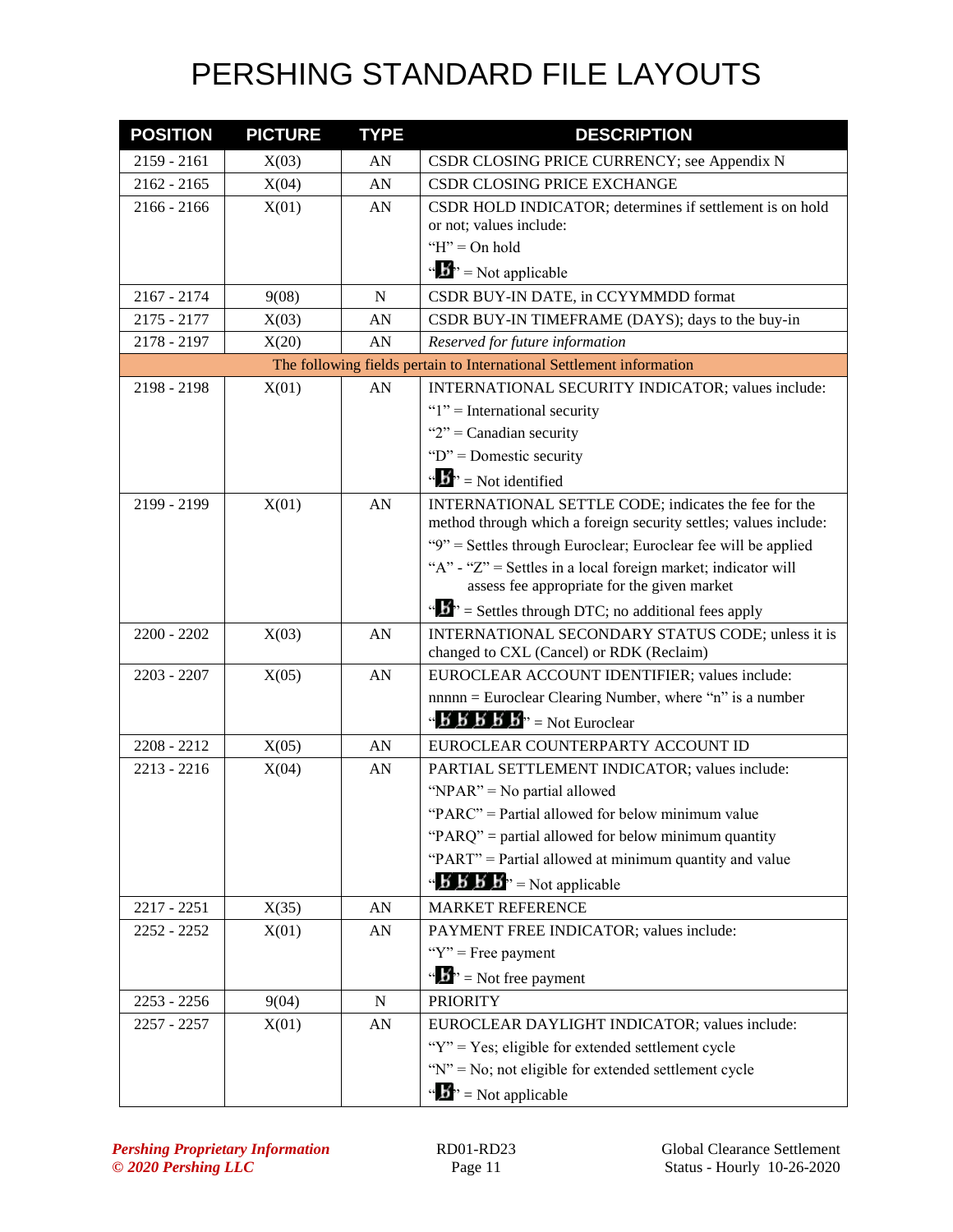| <b>POSITION</b> | <b>PICTURE</b> | <b>TYPE</b> | <b>DESCRIPTION</b>                                                  |
|-----------------|----------------|-------------|---------------------------------------------------------------------|
| 2258 - 2277     | X(20)          | AN          | PASSENGER ACCOUNT IDENTIFIER                                        |
| 2278 - 2289     | X(12)          | AN          | DEPOSITORY RESPONSE STATUS; free-form description text              |
| 2290 - 2301     | X(12)          | AN          | DEPOSITORY RESPONSE STATUS REASON TEXT                              |
| 2302 - 2310     | X(09)          | AN          | DEPOSITORY PAR ACCOUNT ID                                           |
| 2311 - 2360     | X(50)          | AN          | <b>COMMENT LINE1 TEXT</b>                                           |
| 2361 - 2410     | X(50)          | AN          | <b>COMMENT LINE2 TEXT</b>                                           |
| 2411 - 2442     | X(32)          | AN          | DELIVERY INSTRUCTIONS, line 1                                       |
| 2443 - 2474     | X(32)          | AN          | DELIVERY INSTRUCTIONS, line 2                                       |
| 2475 - 2506     | X(32)          | AN          | DELIVERY INSTRUCTIONS, line 3                                       |
| 2507 - 2538     | X(32)          | AN          | DELIVERY INSTRUCTIONS, line 4                                       |
| 2539 - 2570     | X(32)          | AN          | DELIVERY INSTRUCTIONS, line 5                                       |
| 2571 - 2602     | X(32)          | AN          | DELIVERY INSTRUCTIONS, line 6                                       |
| $2603 - 2606$   | X(04)          | AN          | <b>SWIFT STATUS CODE 1</b>                                          |
| $2607 - 2610$   | X(04)          | AN          | <b>SWIFT REASON CODE 1</b>                                          |
| 2611 - 2614     | X(04)          | AN          | <b>SWIFT STATUS CODE 2</b>                                          |
| $2615 - 2618$   | X(04)          | AN          | <b>SWIFT REASON CODE 2</b>                                          |
| 2619 - 2622     | X(04)          | AN          | <b>SWIFT STATUS CODE 3</b>                                          |
| $2623 - 2626$   | X(04)          | AN          | <b>SWIFT REASON CODE 3</b>                                          |
| $2627 - 2630$   | X(04)          | AN          | <b>SWIFT STATUS CODE 4</b>                                          |
| 2631 - 2634     | X(04)          | AN          | <b>SWIFT REASON CODE 4</b>                                          |
| 2635 - 2714     | X(80)          | AN          | DETAILED SWIFT STATUS; free-form text                               |
| 2715 - 2723     | X(09)          | AN          | DEPOT ACCOUNT NUMBER                                                |
| 2724 - 2732     | X(09)          | AN          | <b>CASH ACCOUNT NUMBER</b>                                          |
| 2733 - 2744     | X(12)          | AN          | ALIAS; SSI Override; Alias (international) in settlement status     |
| 2745 - 2745     | X(01)          | AN          | STAMP DUTY CAPACITY; values include:                                |
|                 |                |             | " $B$ " = Broker                                                    |
|                 |                |             | " $C$ " = Client                                                    |
|                 |                |             | $\mathbf{A}^{\prime\prime}$ = Not applicable                        |
| 2746 - 2756     | X(11)          | AN          | Reserved for PERSHING LOCAL CLEARING AGENT BIC                      |
| 2757 - 2776     | X(20)          | AN          | Reserved for PERSHING LOCAL CLEARING AGENT CODE                     |
| 2777 - 2787     | X(11)          | AN          | Reserved for PERSHING BUY/SELL PARTY BIC                            |
| 2788 - 2822     | X(35)          | AN          | Reserved for PERSHING BUY/SELL PARTY ACCOUNT AT<br><b>CUSTODIAN</b> |
| 2823 - 2833     | X(11)          | AN          | RECEIVE/DELIVER PARTY BIC                                           |
| 2834 - 2853     | X(20)          | AN          | RECEIVE/DELIVER PARTY LOCAL CODE                                    |
| 2854 - 2888     | X(35)          | AN          | BUY/SELL PARTY DESCRIPTION; first line of Title                     |
| 2889 - 2899     | X(11)          | AN          | PLACE OF SETTLEMENT BIC                                             |
| 2900 - 2903     | X(04)          | AN          | RECEIVE/DELIVER PARTY LOCAL CODE IDENTIFIER                         |
| 2904 - 2914     | X(11)          | AN          | <b>BUY/SELL PARTY BIC</b>                                           |
| 2915 - 2949     | X(35)          | AN          | BUY/SELL PARTY ACCOUNT AT CUSTODIAN                                 |
| 2950 - 2984     | X(35)          | AN          | RECEIVE/DELIVER PARTY ACCOUNT NUMBER                                |
| 2985 - 2995     | X(11)          | AN          | RECEIVE/DELIVER CUSTODIAN BIC                                       |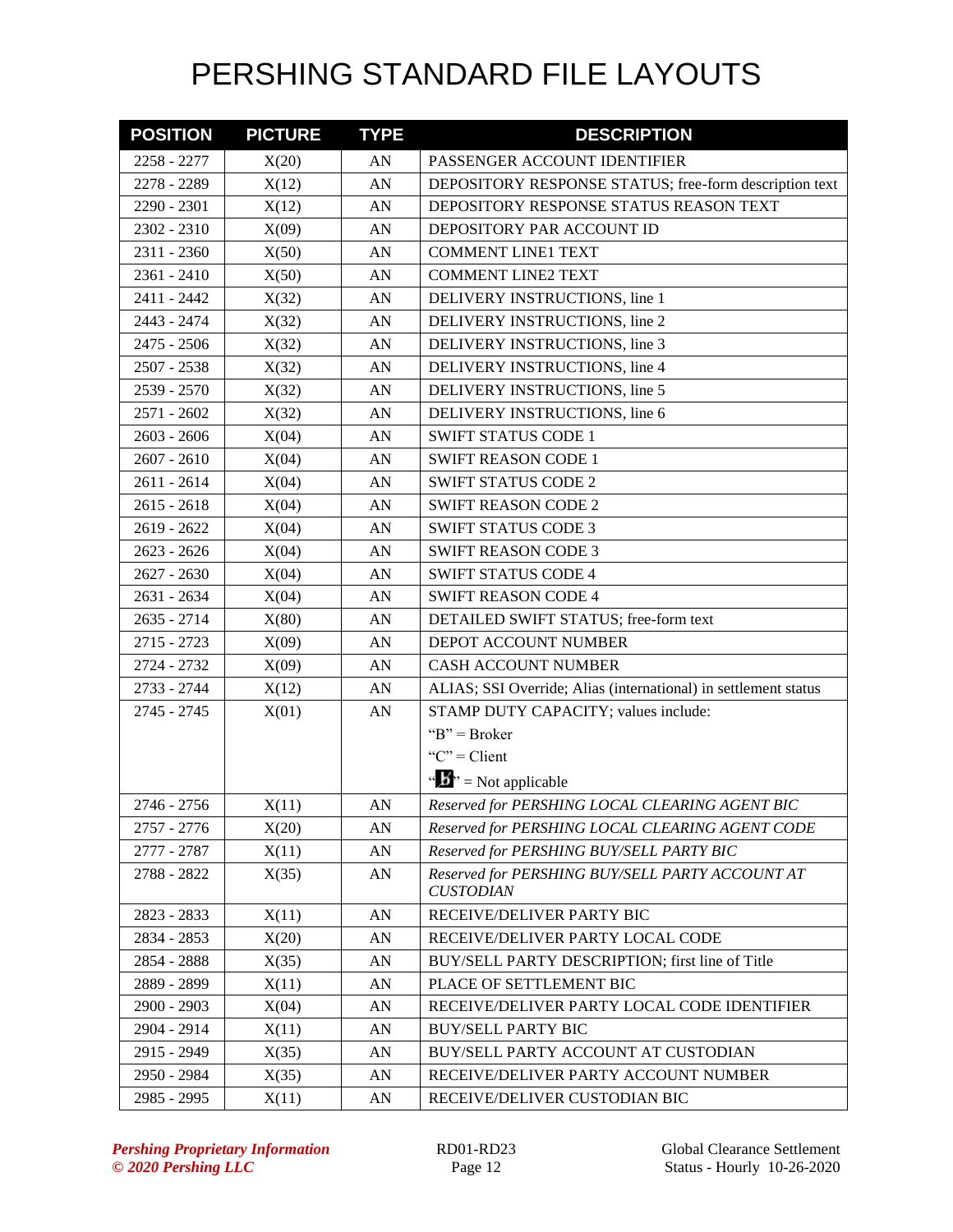| <b>POSITION</b> | <b>PICTURE</b> | <b>TYPE</b> | <b>DESCRIPTION</b>                                                                                   |
|-----------------|----------------|-------------|------------------------------------------------------------------------------------------------------|
| 2996 - 3030     | X(35)          | AN          | RECEIVE/DELIVER CUSTODIAN ACCOUNT NUMBER                                                             |
| 3031 - 3034     | X(04)          | AN          | BUY/SELL PARTY LOCAL CODE IDENTIFIER                                                                 |
| 3035 - 3054     | X(20)          | AN          | <b>BUY/SELL PARTY LOCAL CODE</b>                                                                     |
| $3055 - 3058$   | X(04)          | AN          | SPANISH REGISTRATION CODE (corresponds to registration/<br>safekeeping account in settlement status) |
| 3059 - 3108     | X(50)          | AN          | SPANISH REGISTRATION NAME                                                                            |
| 3109 - 3143     | X(35)          | AN          | SAFEKEEPING ACCOUNT(corresponds to registration/                                                     |
|                 |                |             | safekeeping account in settlement status)                                                            |
| 3144 - 3146     | X(03)          | AN          | ON EXCHANGE INDICATOR; values include:                                                               |
|                 |                |             | "OE $\mathbf{B}$ " = Trade done on exchange                                                          |
|                 |                |             | " $\mathbf{B} \mathbf{B}'$ $\mathbf{B}$ " = Not applicable                                           |
| $3147 - 3150$   | X(04)          | AN          | SWIFT TRANSACTION TYPE; values include:                                                              |
|                 |                |             | " $BYIY" = Buy-in Trade$                                                                             |
|                 |                |             | "CONV" = Conversion                                                                                  |
|                 |                |             | "PORT" = Portfolio transfer                                                                          |
|                 |                |             | "TRAD" = Trade                                                                                       |
|                 |                |             | " $\mathbf{B}'$ $\mathbf{B}'$ $\mathbf{B}'$ $\mathbf{B}''$ = Not applicable                          |
| 3151 - 3170     | X(20)          | AN          | Reserved for future information                                                                      |
|                 |                |             | The following fields relate to FED Settlement information                                            |
| 3171 - 3178     | 9(08)          | N           | GOOD DELIVERY DATE, in CCYYMMDD format                                                               |
| 3179 - 3196     | 9(13)v9(05)    | AN          | <b>SEG MOVE QUANTITY</b>                                                                             |
| 3197 - 3197     | X(01)          | AN          | SEG MOVE QUANTITY SIGN; values include:                                                              |
|                 |                |             | "-" = Negative quantity                                                                              |
|                 |                |             | "+" = Positive quantity                                                                              |
|                 |                |             | " $\mathbf{B}$ " = Not applicable                                                                    |
| 3198 - 3206     | X(09)          | AN          | <b>ABA NUMBER</b>                                                                                    |
| 3207 - 3215     | X(09)          | AN          | <b>COUNTER PARTY RECEIVE TAX</b>                                                                     |
| 3216 - 3255     | X(40)          | AN          | 3rd PARTY ACCOUNT NUMBER                                                                             |
| 3256 - 3295     | X(40)          | AN          | 3rd PARTY ACCOUNT NAME                                                                               |
| 3296 - 3335     | X(40)          | AN          | 4 <sup>th</sup> PARTY ACCOUNT NUMBER                                                                 |
| 3336 - 3375     | X(40)          | AN          | 4 <sup>th</sup> PARTY ACCOUNT NAME                                                                   |
| 3376 - 3383     | X(08)          | AN          | <b>CONTRA MPID</b>                                                                                   |
| 3384 - 3423     | X(40)          | AN          | PARENT REFERENCE NUMBER                                                                              |
| 3424 - 3431     | X(08)          | AN          | MBS EXECUTING BROKER                                                                                 |
| 3432 - 3451     | X(20)          | AN          | Reserved for future information                                                                      |
| 3452 - 3499     | X(48)          | AN          | Not Used                                                                                             |
| 3500 - 3500     | X(01)          | AN          | Literally "X"; indicates the end of detail record A                                                  |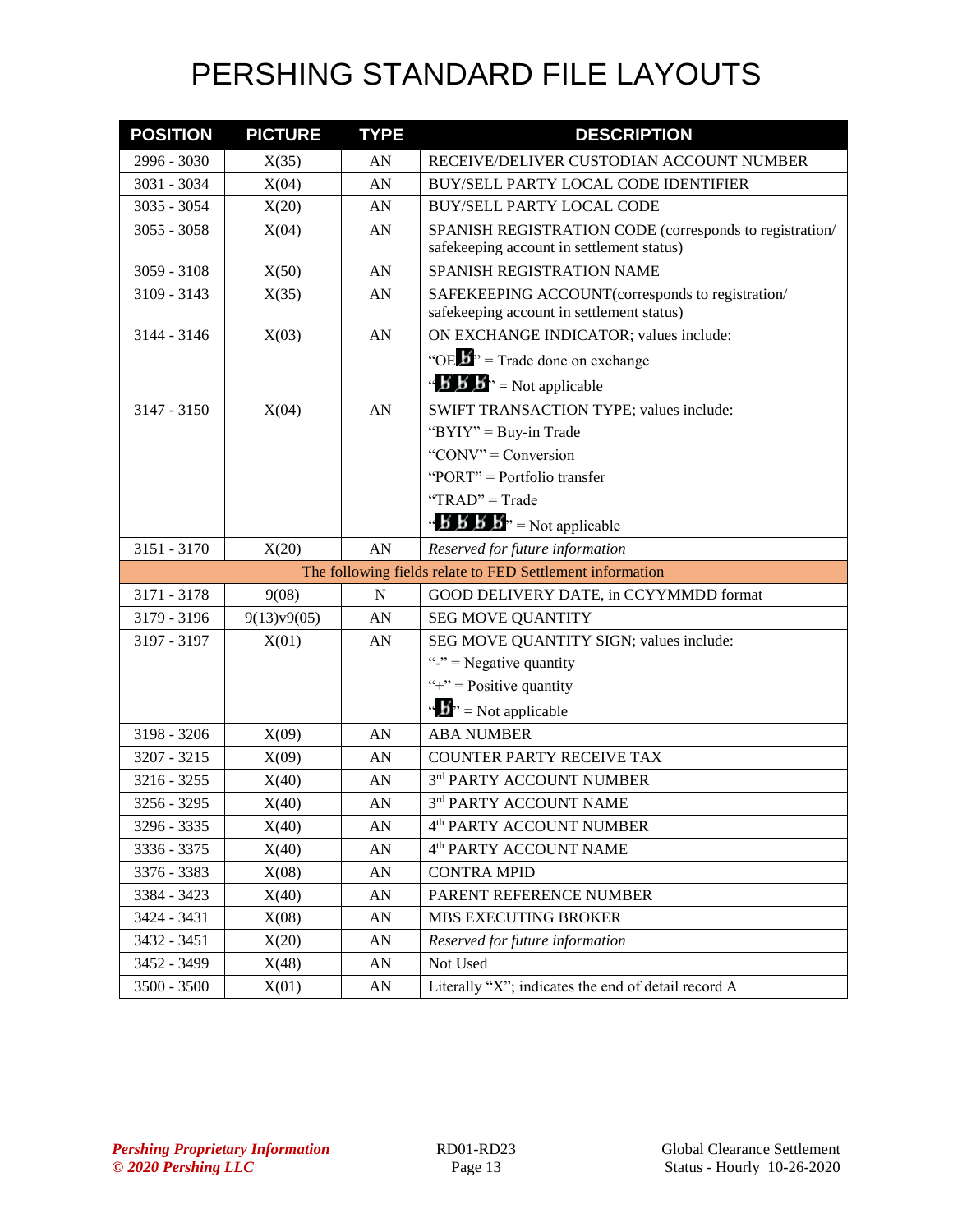#### **DETAIL RECORD B - INACTIVE (CLEAN OR CANCELLED) ITEMS**

| <b>POSITION</b> | <b>PICTURE</b> | <b>TYPE</b> | <b>DESCRIPTION</b>                                        |
|-----------------|----------------|-------------|-----------------------------------------------------------|
| $001 - 002$     | X(02)          | AN          | TRANSACTION CODES; values include:                        |
|                 |                |             | " $01$ " = RD01                                           |
|                 |                |             | " $03$ " = RD03                                           |
|                 |                |             | " $04$ " = RD04                                           |
|                 |                |             | " $05$ " = RD05                                           |
|                 |                |             | " $06$ " = RD06                                           |
|                 |                |             | " $07" = R$ D $07"$                                       |
|                 |                |             | " $08" = RD08$                                            |
|                 |                |             | " $09$ " = RD09                                           |
|                 |                |             | " $10" = RD10$                                            |
|                 |                |             | " $11" = RD11$                                            |
|                 |                |             | " $12" = RD12$                                            |
|                 |                |             | " $13" = RD13$                                            |
|                 |                |             | " $14$ " = RD14                                           |
|                 |                |             | " $15" = RD15$                                            |
|                 |                |             | " $16$ " = RD16                                           |
|                 |                |             | " $17" = RD17$                                            |
|                 |                |             | " $18" = RD18$                                            |
|                 |                |             | " $19" = R D 19$                                          |
|                 |                |             | " $20$ " = RD20                                           |
|                 |                |             | " $21$ " = RD21                                           |
|                 |                |             | " $22$ " = RD22                                           |
|                 |                |             | " $23" = RD23$                                            |
| $003 - 003$     | X(01)          | AN          | RECORD INDICATOR VALUE = "B"                              |
| $004 - 011$     | 9(08)          | $\mathbf N$ | RECORD ID SEQUENCE NUMBER; begins with "00000001"         |
| $012 - 021$     | X(10)          | AN          | ACCOUNT NUMBER, including Office (3), Base (6), and Type; |
|                 |                |             | values for Type include:                                  |
|                 |                |             | " $0$ " = COD                                             |
|                 |                |             | "1" = Cash/Principal Accounting for Bank Custody          |
|                 |                |             | " $2"$ = Margin                                           |
|                 |                |             | " $3$ " = Short                                           |
|                 |                |             | " $4$ " = Special Subs                                    |
|                 |                |             | " $5$ " = Arbitrage                                       |
|                 |                |             | " $6$ " = Market Function                                 |
|                 |                |             | " $7"$ = Good Faith<br>"8" = Precious Metal               |
|                 |                |             |                                                           |
|                 |                |             | "9" = Income/Income Accounting for Bank Custody           |
| $022 - 024$     | X(03)          | AN          | INTRODUCING BROKER DEALER (IBD) NUMBER                    |
| $025 - 025$     | X(01)          | AN          | Not Used                                                  |
| $026 - 034$     | X(09)          | AN          | INTRODUCING FIRM, when available                          |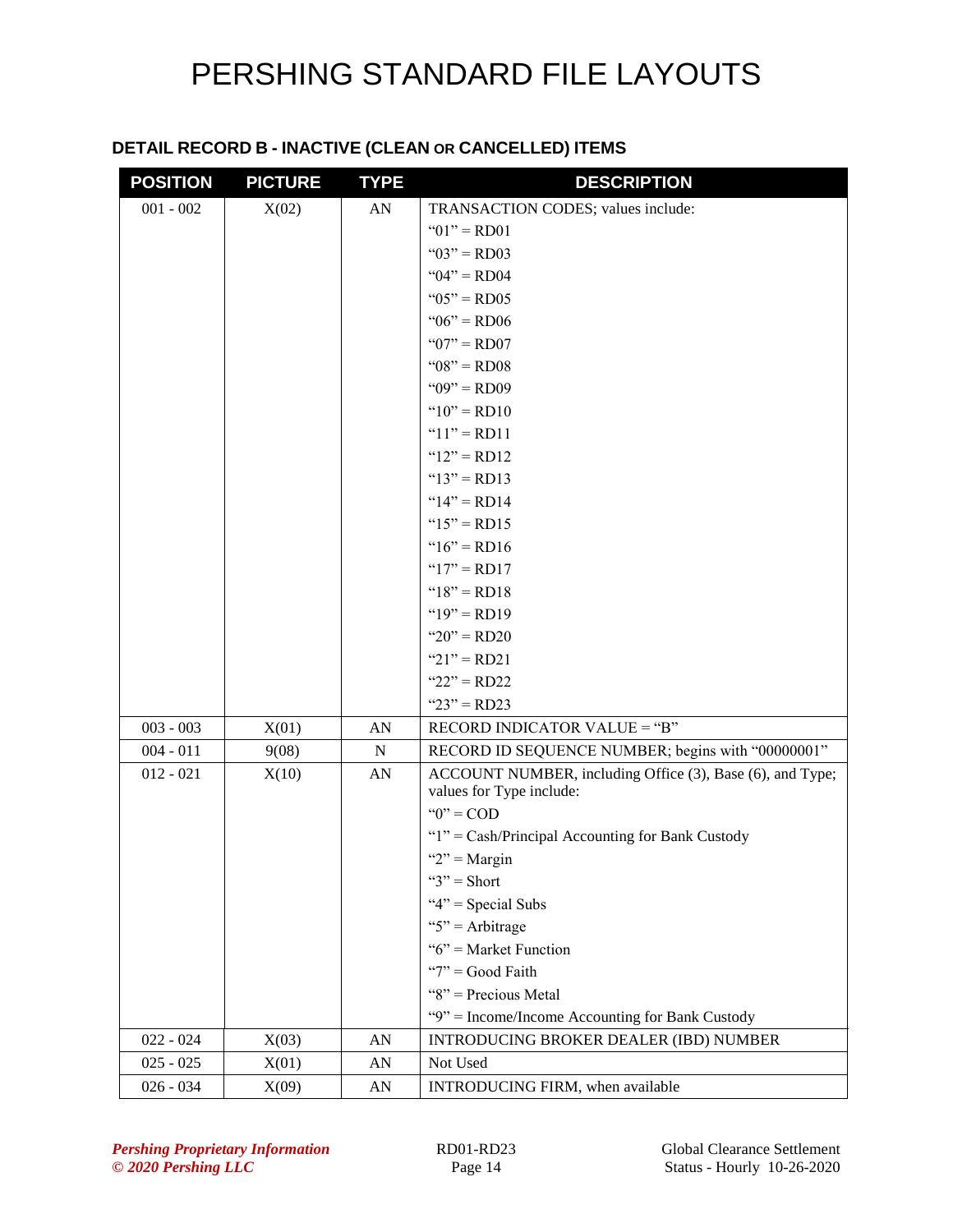| <b>POSITION</b> | <b>PICTURE</b> | <b>TYPE</b> | <b>DESCRIPTION</b>                                                                                                    |
|-----------------|----------------|-------------|-----------------------------------------------------------------------------------------------------------------------|
| $035 - 037$     | X(03)          | AN          | INVESTMENT PROFESSIONAL (IP) NUMBER                                                                                   |
| $038 - 044$     | X(07)          | AN          | Not Used                                                                                                              |
| $045 - 054$     | X(10)          | AN          | <b>ACCOUNT SHORT NAME</b>                                                                                             |
| $055 - 063$     | X(09)          | AN          | <b>CUSIP</b>                                                                                                          |
| $064 - 069$     | X(06)          | AN          | <b>INTERNAL OPEN ITEM REFERENCE NUMBER</b>                                                                            |
| $070 - 077$     | 9(08)          | N           | <b>CREATION DATE, in CCYYMMDD format</b>                                                                              |
| $078 - 085$     | 9(08)          | N           | UPDATE DATE, in CCYYMMDD format                                                                                       |
| $086 - 097$     | 9(12)          | N           | UPDATE TIME, in HHMISSNNNNNN format                                                                                   |
| $098 - 098$     | X(01)          | AN          | TYPE OF ITEM; value includes:                                                                                         |
|                 |                |             | "I" = Inactive (clean or cancelled) items                                                                             |
| $099 - 108$     | X(10)          | AN          | INTERNAL ACCOUNT NUMBER; see position 12-21 for<br>format (when 980 is in position 12, firm trading account displays) |
| $109 - 109$     | X(01)          | AN          | RECEIVE/DELIVERY CODE; values include:                                                                                |
|                 |                |             | $R'' = \text{Receive}$                                                                                                |
|                 |                |             | " $D$ " = Deliver                                                                                                     |
| $110 - 112$     | X(03)          | AN          | PRIMARY STATUS CODE; values include:                                                                                  |
|                 |                |             | For Active Items ("A"):                                                                                               |
|                 |                |             | "ALL" = Allocated                                                                                                     |
|                 |                |             | " $FZN" = Frozen$                                                                                                     |
|                 |                |             | " $INP" = In process$                                                                                                 |
|                 |                |             | " $OPE" = Open$                                                                                                       |
|                 |                |             | " $PCK$ " = $PCK$ (Pick List)                                                                                         |
|                 |                |             | "PDO" = Pending TBA pair-off                                                                                          |
|                 |                |             | " $\text{PIC}$ " = PIC (physical)                                                                                     |
|                 |                |             | " $PND" =$ Pending pair-off                                                                                           |
|                 |                |             | " $RET" = All others$                                                                                                 |
|                 |                |             | For Inactive (Clean or Cancelled) Items ("I"):                                                                        |
|                 |                |             | "CLN" Clean                                                                                                           |
|                 |                |             | " $DLC$ " = Delete                                                                                                    |
|                 |                |             | "PCL" = Pending clean                                                                                                 |
| $113 - 142$     | X(30)          | AN          | SETTLEMENT STATUS; literal values include:                                                                            |
|                 |                |             | "Pending - Delete approval"                                                                                           |
|                 |                |             | "Pending - Update approval"                                                                                           |
|                 |                |             | "Unsettled - In-process"                                                                                              |
|                 |                |             | "Unsettled - On hold"                                                                                                 |
|                 |                |             | "Unsettled - Open"                                                                                                    |
|                 |                |             | "Unsettled - Reclaimed"                                                                                               |
|                 |                |             | "Record Deleted"                                                                                                      |
|                 |                |             | "Settled"                                                                                                             |
| 143 - 146       | X(04)          | AN          | DEPOT STATUS CODE; see Appendix 14 for values                                                                         |
| 147 - 181       | X(35)          | AN          | DEPOT STATUS; see Appendix 14 for values                                                                              |
| 182 - 211       | X(30)          | AN          | Reserved for future information                                                                                       |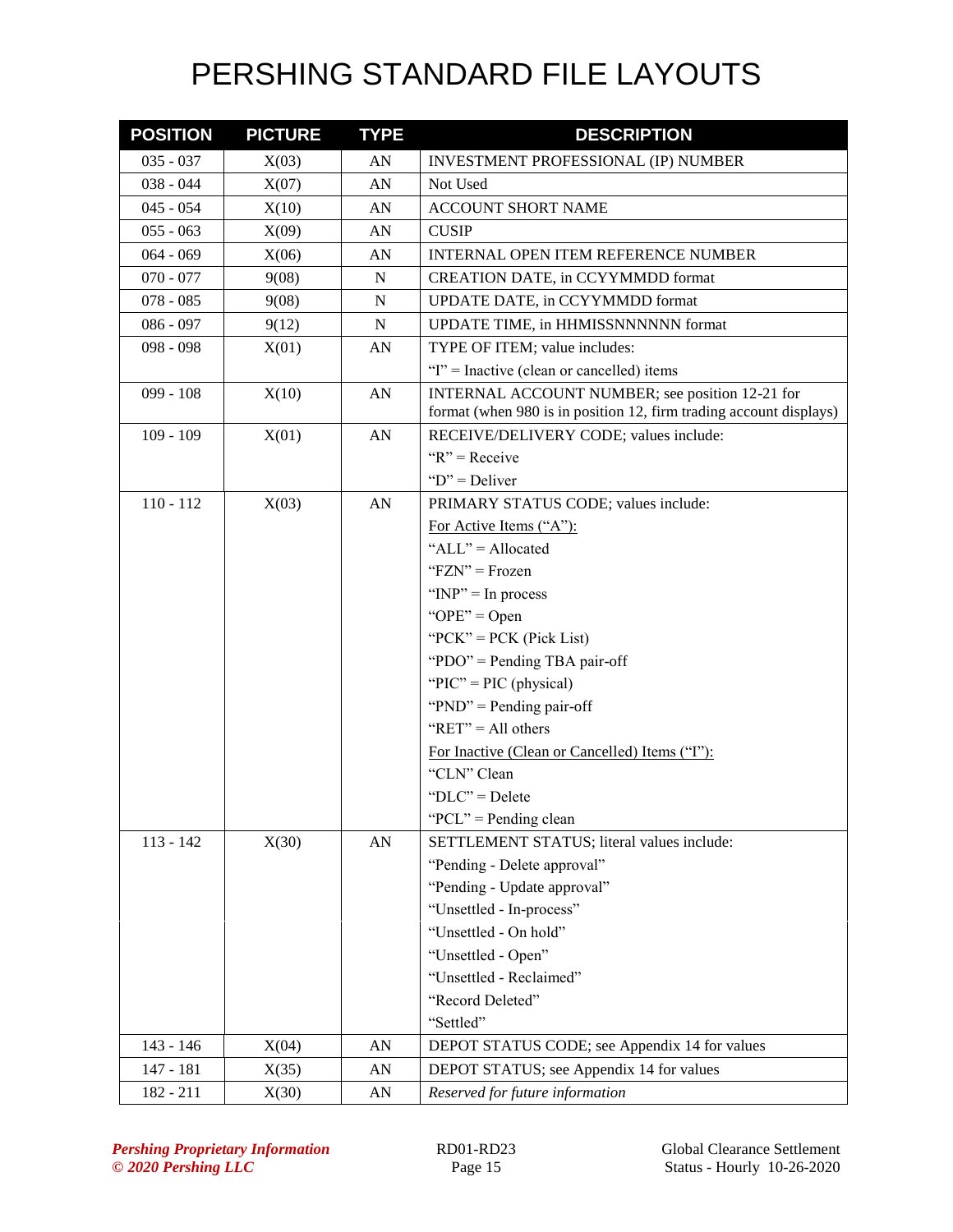| <b>POSITION</b>                                     | <b>PICTURE</b>          | <b>TYPE</b>      | <b>DESCRIPTION</b>                                                                                                |  |  |  |
|-----------------------------------------------------|-------------------------|------------------|-------------------------------------------------------------------------------------------------------------------|--|--|--|
| General Information - pertains to most transactions |                         |                  |                                                                                                                   |  |  |  |
|                                                     | <b>Associated Dates</b> |                  |                                                                                                                   |  |  |  |
| $212 - 219$                                         | 9(08)                   | N                | TRADE DATE, in CCYYMMDD format                                                                                    |  |  |  |
| $220 - 227$                                         | 9(08)                   | N                | SETTLEMENT DATE, in CCYYMMDD format                                                                               |  |  |  |
| $228 - 235$                                         | X(08)                   | AN               | Reserved                                                                                                          |  |  |  |
| $236 - 243$                                         | 9(08)                   | $\mathbf N$      | CLEAN-UP DATE, date the trade settles, in CCYYMMDD<br>format                                                      |  |  |  |
| $244 - 273$                                         | X(30)                   | AN               | Reserved for future information                                                                                   |  |  |  |
|                                                     |                         |                  | Party Identifiers                                                                                                 |  |  |  |
| $274 - 276$                                         | X(03)                   | AN               | <b>EXECUTION IP NUMBER 1</b>                                                                                      |  |  |  |
| $277 - 277$                                         | X(01)                   | AN               | Not Used                                                                                                          |  |  |  |
| $278 - 280$                                         | X(03)                   | AN               | <b>EXECUTION IP NUMBER 2</b>                                                                                      |  |  |  |
| $281 - 281$                                         | X(01)                   | AN               | Not Used                                                                                                          |  |  |  |
| 282 - 284                                           | X(03)                   | AN               | <b>EXECUTION IP NUMBER 3</b>                                                                                      |  |  |  |
| $285 - 285$                                         | X(01)                   | AN               | Not Used                                                                                                          |  |  |  |
| $286 - 293$                                         | X(08)                   | AN               | <b>COUNTERPARTY ID</b>                                                                                            |  |  |  |
| 294 - 325                                           | X(32)                   | AN               | <b>COUNTERPARTY NAME (first line)</b>                                                                             |  |  |  |
| $326 - 328$                                         | X(03)                   | AN               | <b>OFFICE</b>                                                                                                     |  |  |  |
| 329 - 329                                           | X(01)                   | AN               | IPO PRIMARY/SECONDARY CODE; values include:                                                                       |  |  |  |
|                                                     |                         |                  | " $L$ " = Lead                                                                                                    |  |  |  |
|                                                     |                         |                  | " $P$ " = Primary                                                                                                 |  |  |  |
|                                                     |                         |                  | "S" = Secondary                                                                                                   |  |  |  |
|                                                     |                         |                  | " $\mathbf{B}^{\prime\prime}$ " = Not applicable                                                                  |  |  |  |
| $330 - 341$                                         | X(12)                   | AN               | AGENT INTERNAL ACCOUNT NUMBER                                                                                     |  |  |  |
| $342 - 351$                                         | X(10)                   | AN               | Reserved for SubAccount Number                                                                                    |  |  |  |
| $352 - 386$                                         | X(35)                   | AN               | LINKED REFERENCE; trade linked to Delivery or receive,<br>SWIFT reference of linked item or common link reference |  |  |  |
| $387 - 421$                                         | X(35)                   | AN               | ALERT ACCESS CODE                                                                                                 |  |  |  |
| $422 - 429$                                         | X(08)                   | AN               | <b>ALERT ACRONYM</b>                                                                                              |  |  |  |
| $430 - 479$                                         | X(50)                   | ${\sf A}{\sf N}$ | <b>INSTITUTION NAME</b>                                                                                           |  |  |  |
| $480 - 491$                                         | X(12)                   | AN               | ALTERNATE UNIQUE ID                                                                                               |  |  |  |
| 492 - 741                                           | X(250)                  | AN               | <b>GENERAL COMMENTS</b>                                                                                           |  |  |  |
| 742 - 745                                           | X(04)                   | AN               | FAIL STATUS CODE; values include:                                                                                 |  |  |  |
|                                                     |                         |                  | " $\mathbf{B}' \mathbf{B}' \mathbf{B}'' =$ Broker Trade not Compared                                              |  |  |  |
|                                                     |                         |                  | "COMP" = Broker Trade Compared                                                                                    |  |  |  |
| 746 - 775                                           | X(30)                   | AN               | Reserved for future information                                                                                   |  |  |  |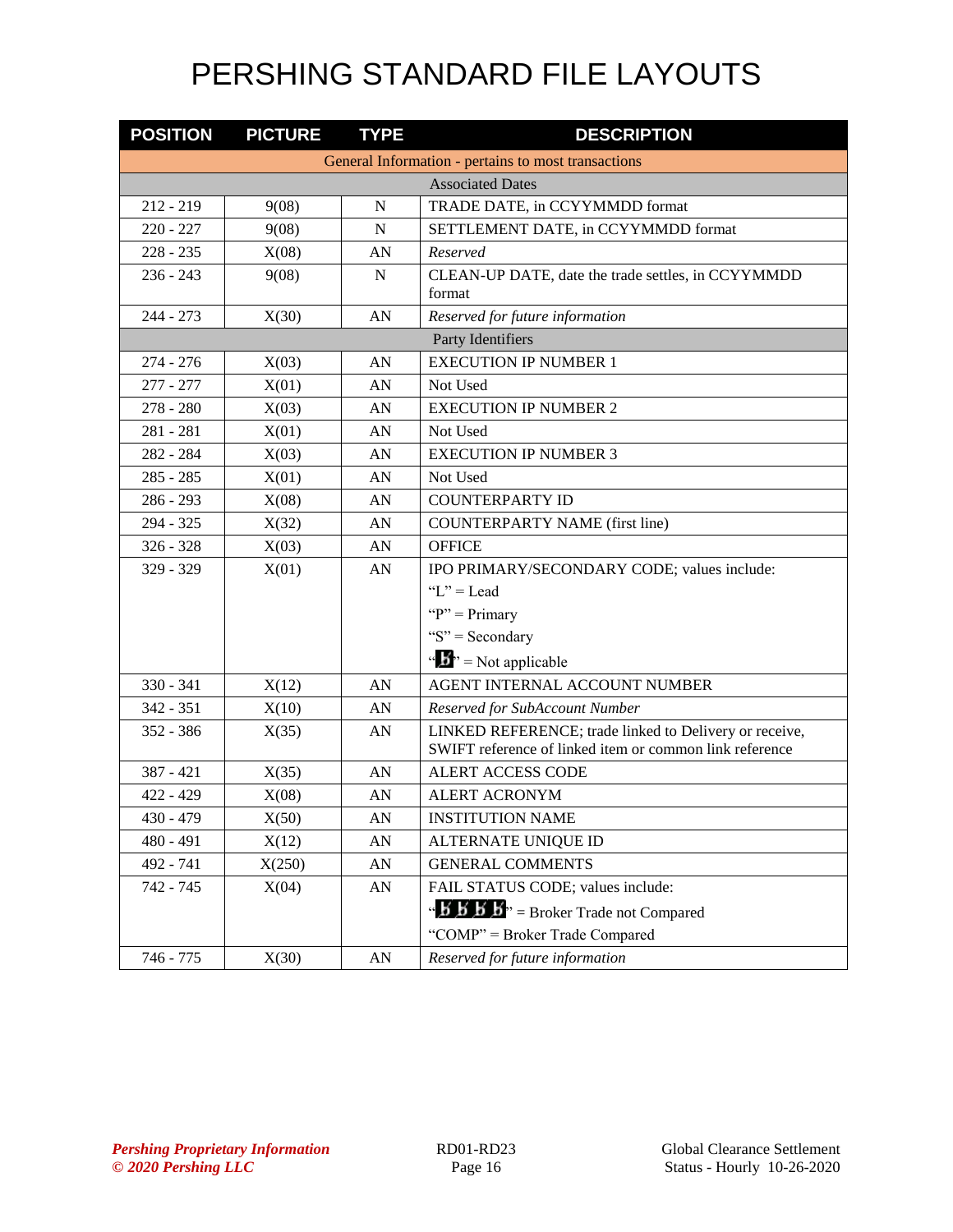| <b>POSITION</b> | <b>PICTURE</b> | <b>TYPE</b> | <b>DESCRIPTION</b>                                               |
|-----------------|----------------|-------------|------------------------------------------------------------------|
|                 |                |             | <b>Additional Trade Identifiers</b>                              |
| 776 - 781       | X(06)          | AN          | <b>TRADE REFERENCE NUMBER</b>                                    |
| 782 - 801       | X(20)          | AN          | <b>CLIENT'S TRADE REFERENCE NUMBER</b>                           |
| $802 - 807$     | X(06)          | AN          | TAG OLC ITEM FOR MATCH                                           |
| $808 - 832$     | X(25)          | AN          | EXTERNAL REFERENCE TEXT; free-form                               |
| 833 - 838       | X(06)          | AN          | TRADE SOURCE; values include:                                    |
|                 |                |             | " $15A6"$                                                        |
|                 |                |             | "Global"                                                         |
|                 |                |             | "PAR"                                                            |
|                 |                |             | $\cdots$ $\cdots$ $\cdots$ Not applicable                        |
| 839 - 868       | X(30)          | AN          | Reserved for future information                                  |
|                 |                |             | <b>Transaction Information</b>                                   |
| $869 - 869$     | X(01)          | AN          | MARKET CODE; values include:                                     |
|                 |                |             | " $1$ " = New York Stock Exchange® (NYSE)                        |
|                 |                |             | " $2"$ = NYSE ALT (formerly AMEX)                                |
|                 |                |             | " $3$ " = Philadelphia (PHLX)                                    |
|                 |                |             | " $4$ " = Over the Counter (OTC)                                 |
|                 |                |             | "5" = Boston (BSE)                                               |
|                 |                |             | " $6$ " = Chicago Exchange (CHX)                                 |
|                 |                |             | "7" = Chicago Board Options Exchange (CBOE)                      |
|                 |                |             | "8" = Over the Counter/NSCC, NASDAQ (OTC/NSCC,<br>OTC/NASDAQ)    |
|                 |                |             | "9" = Pacific (PSE)                                              |
| 870 - 870       | X(01)          | AN          | BLOTTER CODE; values include:                                    |
|                 |                |             | "0" = Average Price, Allocated, Block, or Agent Cross Trade      |
|                 |                |             | " $1$ " = Customer vs. the Street                                |
|                 |                |             | " $2"$ = Option"                                                 |
|                 |                |             | "3" = Agency, but used for Cash, Special Settle. next day trades |
|                 |                |             | " $5$ " = Principal Cross Trade                                  |
|                 |                |             | "6" = Syndicate Cross Trade                                      |
|                 |                |             | "8" = Principal Cross Trade/Over the Counter                     |
|                 |                |             | "9" = Agency Cross Trade                                         |
| 871 - 874       | X(04)          | AN          | EXCHANGE (Market Identifier Code - MIC)                          |
| $875 - 877$     | X(03)          | AN          | SETTLEMENT LOCATION CODE; see Appendix S for values              |
| 878 - 881       | X(04)          | AN          | SETTLEMENT METHOD; see Appendix 14 for values                    |
| 882 - 884       | X(03)          | AN          | OPEN ITEM TYPE CODE; see Appendix 14 for values:                 |
| 885 - 887       | X(03)          | AN          | SECONDARY STATUS CODE; see Appendix 14 for values                |
| 888 - 888       | X(01)          | AN          | SHORT SALE INDICATOR; values include:                            |
|                 |                |             | " $C$ " = Cash order                                             |
|                 |                |             | " $N$ " = Next day                                               |
|                 |                |             | " $O$ " = Buy that is opposite a short sale                      |
|                 |                |             | " $S$ " = Short and non-exempt<br>(cont.)                        |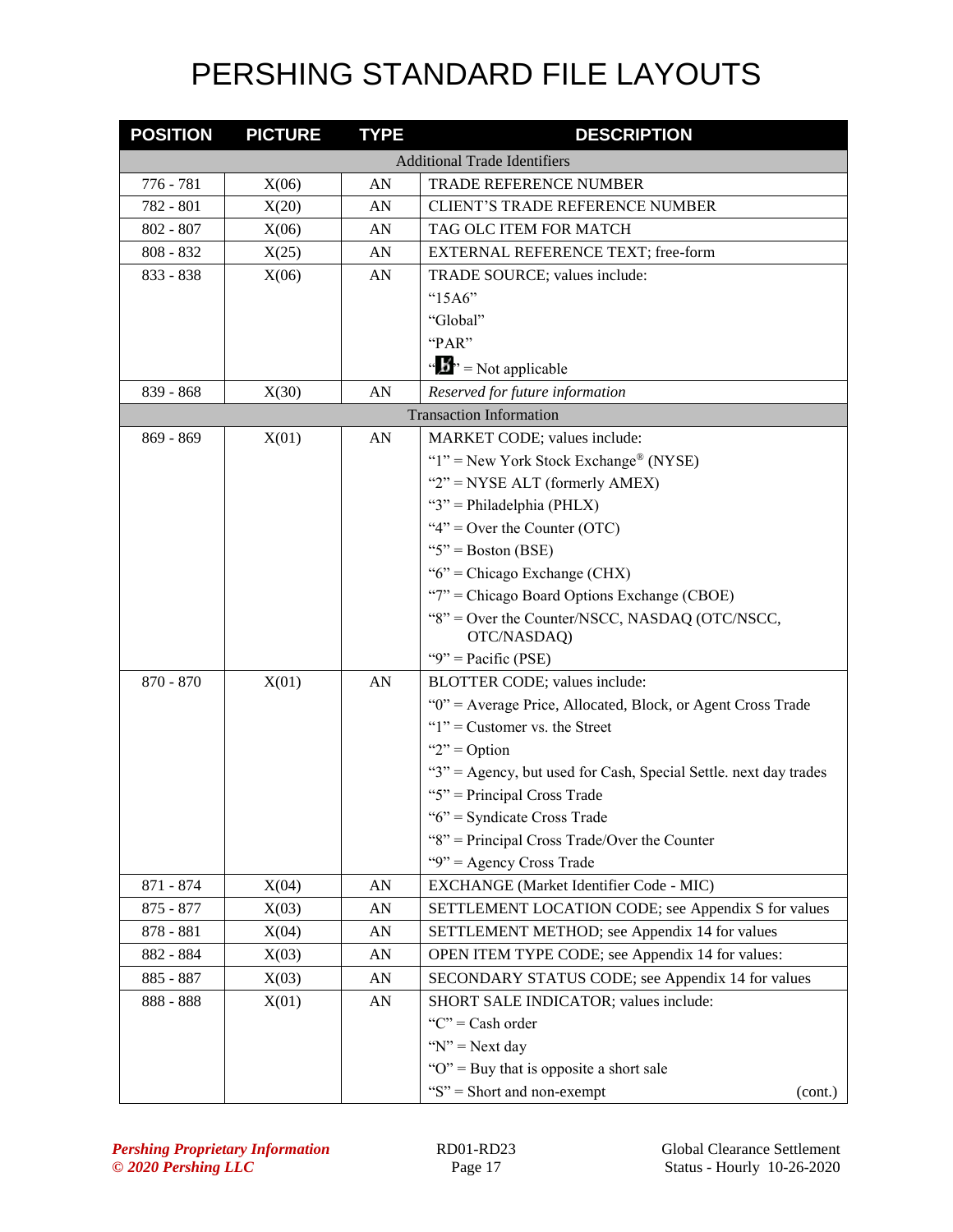| <b>POSITION</b> | <b>PICTURE</b> | <b>TYPE</b> | <b>DESCRIPTION</b>                                                       |
|-----------------|----------------|-------------|--------------------------------------------------------------------------|
|                 |                |             | " $X$ " = Short and exempt                                               |
|                 |                |             | " $\mathbf{B}$ " = Not a short sale                                      |
| 889 - 892       | X(04)          | AN          | REPO CODE; see Appendix 14 for values                                    |
| 893 - 922       | X(30)          | AN          | Reserved for future information                                          |
|                 |                |             | <b>Additional Security Identifiers</b>                                   |
| $923 - 938$     | X(16)          | AN          | <b>SECURITY SYMBOL</b>                                                   |
| 939 - 950       | X(12)          | AN          | <b>ISIN CODE</b>                                                         |
| 951 - 958       | X(08)          | AN          | PRODUCT (ASSET) TYPE; see Appendix B for values                          |
| 959 - 966       | X(08)          | AN          | PRODUCT (ASSET) SUBTYPE; see Appendix B for values                       |
| 967 - 974       | X(08)          | AN          | PRODUCT (ASSET) SUB-SUBTYPE; see Appendix B for<br>values                |
| 975 - 984       | X(10)          | AN          | LIQUIDITY INDICATOR; literal values include:                             |
|                 |                |             | "Liquid"                                                                 |
|                 |                |             | "Illiquid"                                                               |
|                 |                |             | "Small Mkt"                                                              |
|                 |                |             | " $\mathbf{B}$ " = Not applicable                                        |
| 985 - 1014      | X(30)          | AN          | <b>SECURITY DESCRIPTION LINE 1</b>                                       |
| $1015 - 1044$   | X(30)          | AN          | Reserved for future information                                          |
|                 |                |             | <b>Transaction Statistics</b>                                            |
| $1045 - 1062$   | 9(13)v9(05)    | N           | ORIGINAL QUANTITY                                                        |
| $1063 - 1063$   | X(01)          | AN          | Not Used                                                                 |
| $1064 - 1081$   | 9(13)v9(05)    | $\mathbf N$ | <b>CURRENT QUANTITY</b>                                                  |
| 1082 - 1082     | X(01)          | AN          | Not Used                                                                 |
| $1083 - 1100$   | 9(16)v9(02)    | $\mathbf N$ | ORIGINAL AMOUNT                                                          |
| $1101 - 1101$   | X(01)          | AN          | Not Used                                                                 |
| 1102 - 1119     | 9(16)v9(02)    | $\mathbf N$ | <b>CURRENT AMOUNT</b>                                                    |
| 1120 - 1120     | X(01)          | AN          | Not Used                                                                 |
| 1121 - 1138     | 9(09)v9(09)    | ${\bf N}$   | PRICE; for FX transactions, price is equivalent to the FX rate           |
| 1139 - 1141     | X(03)          | AN          | SETTLEMENT CURRENCY; see Appendix N for values                           |
| 1142 - 1159     | 9(16)v9(02)    | ${\bf N}$   | <b>COMMISSION</b>                                                        |
| $1160 - 1160$   | X(01)          | AN          | Not Used                                                                 |
| 1161 - 1178     | 9(16)v9(02)    | ${\bf N}$   | <b>ACCRUED INTEREST</b>                                                  |
| 1179 - 1179     | X(01)          | AN          | ACCRUED INTEREST SIGN; values include:                                   |
|                 |                |             | "+" = $Positive$ interest accrued                                        |
|                 |                |             | "-" = Negative interest accrued                                          |
|                 |                |             | The following fields, through position 1414, apply to Global trades only |
| 1180 - 1197     | 9(16)v9(02)    | $\mathbf N$ | PANEL OF TAKEOVERS AND MERGERS (PTM) FEE                                 |
| 1198 - 1198     | X(01)          | AN          | Not Used                                                                 |
| 1199 - 1216     | 9(16)v9(02)    | N           | FINANCIAL TRANSACTION (FTT) TAX                                          |
| 1217 - 1217     | X(01)          | AN          | Not Used                                                                 |
| 1218 - 1235     | 9(16)v9(02)    | ${\bf N}$   | STOCK EXCHANGE FEE                                                       |
| 1236 - 1236     | X(01)          | AN          | Not Used                                                                 |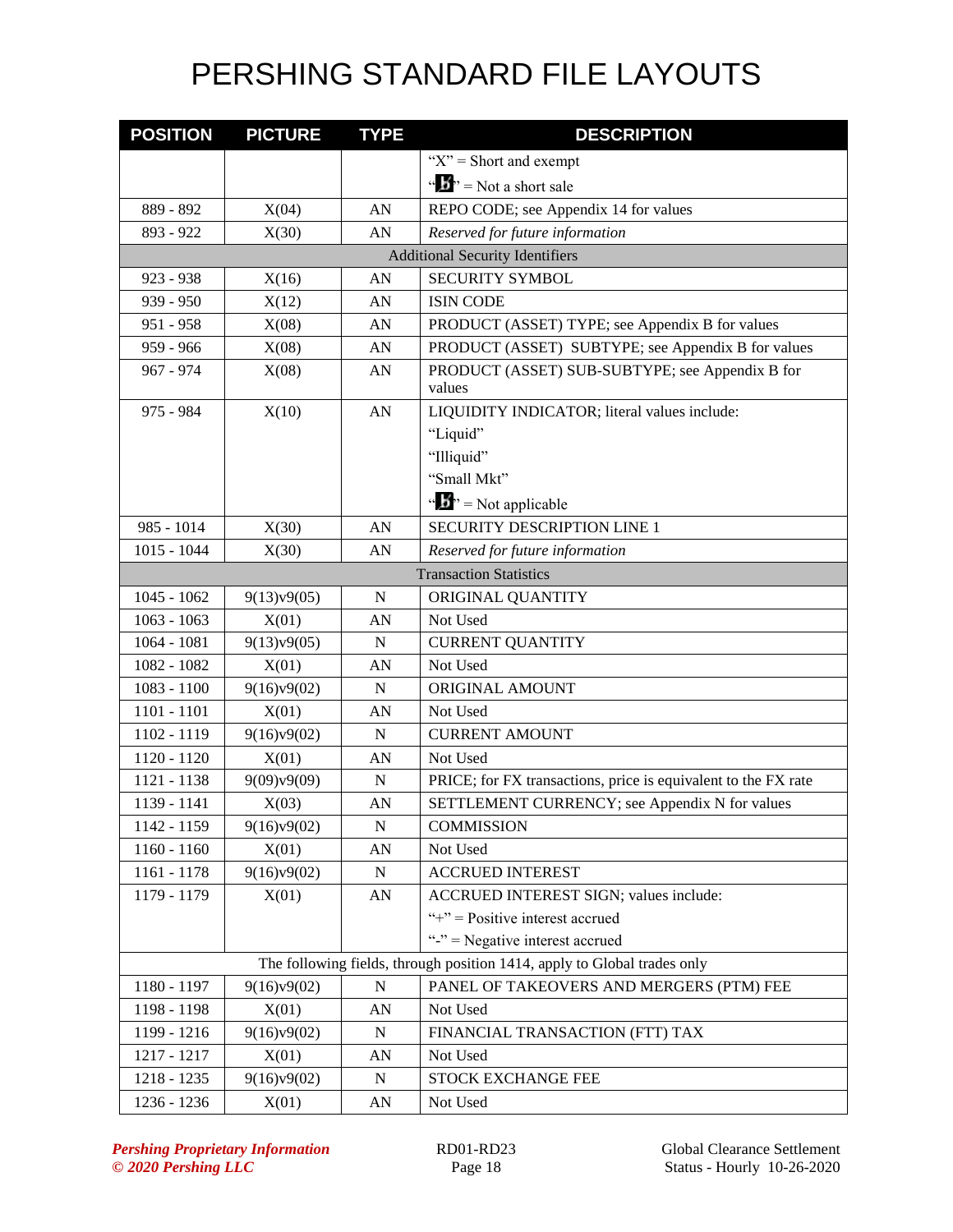| <b>POSITION</b> | <b>PICTURE</b> | <b>TYPE</b>      | <b>DESCRIPTION</b>                                                             |
|-----------------|----------------|------------------|--------------------------------------------------------------------------------|
| 1237 - 1254     | 9(16)v9(02)    | N                | TRANSFER TAX                                                                   |
| $1255 - 1255$   | X(01)          | AN               | Not Used                                                                       |
| 1256 - 1273     | 9(16)v9(02)    | N                | <b>TRANSFER STAMP</b>                                                          |
| 1274 - 1274     | X(01)          | AN               | Not Used                                                                       |
| 1275 - 1292     | 9(16)v9(02)    | N                | MISCELLANEOUS STREETSIDE FEE                                                   |
| 1293 - 1293     | X(01)          | AN               | Not Used                                                                       |
| 1294 - 1311     | 9(16)v9(02)    | N                | MISCELLANEOUS CLIENT FEE                                                       |
| 1312 - 1312     | X(01)          | AN               | Not Used                                                                       |
| 1313 - 1330     | 9(16)v9(02)    | N                | <b>FOREIGN TRADE FEE</b>                                                       |
| 1331 - 1331     | X(01)          | AN               | Not Used                                                                       |
| 1332 - 1349     | 9(16)v9(02)    | $\mathbf N$      | <b>SALES CREDIT</b>                                                            |
| 1350 - 1350     | X(01)          | AN               | Not Used                                                                       |
| 1351 - 1368     | 9(16)v9(02)    | N                | NET AMOUNT, in USDE                                                            |
| 1369 - 1369     | X(01)          | AN               | Not Used                                                                       |
| 1370 - 1387     | 9(16)v9(02)    | ${\bf N}$        | <b>MARK TO MARKET AMOUNT</b>                                                   |
| 1388 - 1388     | X(01)          | AN               | MARK TO MARKET AMOUNT SIGN; values include:                                    |
|                 |                |                  | "+" = $Positive$ amount                                                        |
|                 |                |                  | "-" = Negative amount                                                          |
| 1389 - 1406     | 9(16)v9(02)    | N                | <b>EXPOSURE, in USDE</b>                                                       |
| 1407 - 1407     | X(01)          | ${\sf A}{\sf N}$ | EXPOSURE SIGN, values include:                                                 |
|                 |                |                  | "+" = $Positive$ amount                                                        |
|                 |                |                  | "-" = Negative amount                                                          |
| 1408 - 1437     | X(30)          | AN               | Reserved for future information                                                |
|                 |                |                  | The following fields pertain to DTC Settlement                                 |
| 1438 - 1441     | X(04)          | AN               | <b>BROKER</b>                                                                  |
| 1442 - 1449     | X(08)          | AN               | CORRESPONDENT FINANCIAL INSTITUTION ID                                         |
| 1450 - 1457     | X(08)          | AN               | <b>INSTITUTION DTC IDENTIFIER</b>                                              |
| 1458 - 1465     | X(08)          | AN               | <b>AGENT DTC IDENTIFIER</b>                                                    |
| 1466 - 1473     | X(08)          | AN               | THIRD PARTY BROKER ID                                                          |
| 1474 - 1543     | X(70)          | AN               | RECLAIM/REJECT COMMENTS, line 1                                                |
| 1544 - 1613     | X(70)          | AN               | RECLAIM/REJECT COMMENTS, line 2                                                |
| 1614 - 1683     | X(70)          | AN               | RECLAIM/REJECT COMMENTS, line 3                                                |
| 1684 - 1753     | X(70)          | AN               | DELIVERY/RECEIVE COMMENTS, line 1                                              |
| 1754 - 1823     | X(70)          | AN               | DELIVERY/RECEIVE COMMENTS, line 2                                              |
| 1824 - 1893     | X(70)          | AN               | DELIVERY/RECEIVE COMMENTS, line 3                                              |
| 1894 - 1933     | X(40)          | AN               | DTC OBLIGATION WAREHOUSE (OW) REF. NUMBER                                      |
| 1934 - 1941     | X(08)          | AN               | <b>IPO BROKER</b>                                                              |
| 1942 - 1945     | X(04)          | AN               | DTC OW STATUS; see the following website for values:<br>www.dtcclearning.com   |
| 1946 - 1948     | X(03)          | ${\sf A}{\sf N}$ | DTC REASON CODE; see the following website for values:<br>www.dtcclearning.com |
| 1949 - 1968     | X(20)          | ${\bf A}{\bf N}$ | Reserved for future information                                                |
|                 |                |                  |                                                                                |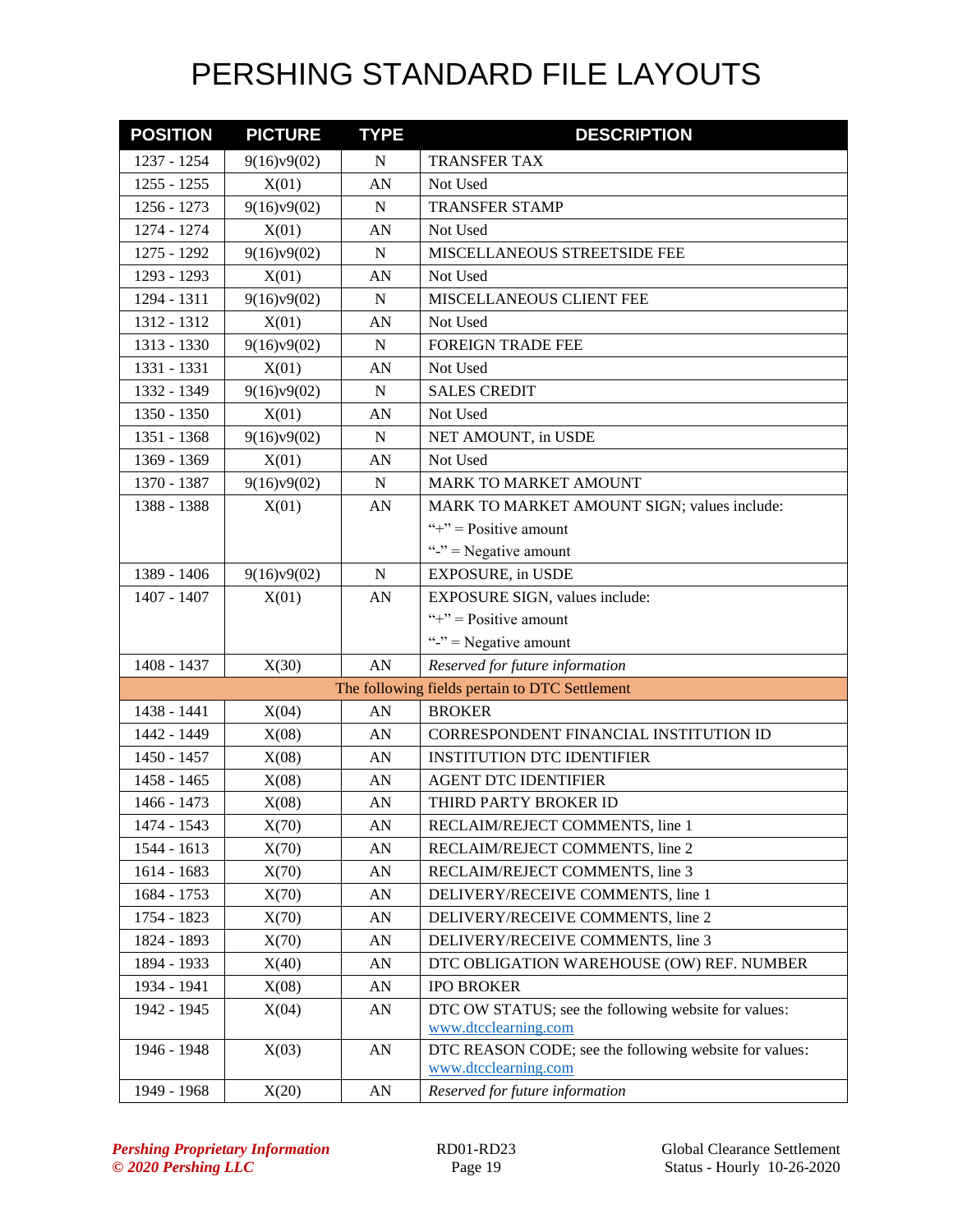| <b>POSITION</b> | <b>PICTURE</b> | <b>TYPE</b> | <b>DESCRIPTION</b>                                                                                                           |
|-----------------|----------------|-------------|------------------------------------------------------------------------------------------------------------------------------|
|                 |                |             | The following fields pertain to the ID System                                                                                |
| 1969 - 1971     | X(03)          | AN          | AFFIRMATION STATUS CODE; values include:                                                                                     |
|                 |                |             | "AFC" = Affirmed Exempt by Contra                                                                                            |
|                 |                |             | " $AFE" = Affirmed Exempt$                                                                                                   |
|                 |                |             | " $AFF" = Affirmed$                                                                                                          |
|                 |                |             | "AFI" = Affirmed Ineligible                                                                                                  |
|                 |                |             | "AFL" = Affirmed Late                                                                                                        |
|                 |                |             | " $AFN" = Affirmed IDNET$                                                                                                    |
|                 |                |             | " $AFP" = Affirmed$ Pending                                                                                                  |
|                 |                |             | "UAF" = Unaffirmed                                                                                                           |
| 1972 - 1979     | 9(08)          | $\mathbf N$ | AFFIRMATION DATE, in CCYYMMDD format                                                                                         |
| 1980 - 1980     | X(01)          | AN          | DTC ID CONFIRM STATUS CODE; values include:                                                                                  |
|                 |                |             | "C" = $Complete$                                                                                                             |
|                 |                |             | " $P$ " = Pending"                                                                                                           |
|                 |                |             | " $R$ " = Rejected                                                                                                           |
|                 |                |             | " $\mathbf{B}$ " = Not applicable                                                                                            |
| 1981 - 1981     | X(01)          | AN          | DTC ID CANCEL STATUS CODE; values include:                                                                                   |
|                 |                |             | "C" = $Complete$                                                                                                             |
|                 |                |             | " $P$ " = Pending"                                                                                                           |
|                 |                |             | " $R$ " = Rejected                                                                                                           |
|                 |                |             | " $\mathbf{b}$ " = Not applicable                                                                                            |
| 1982 - 1990     | X(09)          | AN          | DTC CONTROL NUMBER                                                                                                           |
| 1991 - 2010     | X(20)          | AN          | Reserved for future information                                                                                              |
|                 |                |             | The following fields pertain to DK Charges                                                                                   |
| $2011 - 2011$   | X(01)          | AN          | DK CHARGE INDICATOR; values include:                                                                                         |
|                 |                |             | " $Y$ " = Charge for DK                                                                                                      |
|                 |                |             | " $N$ " = No charge for DK or not applicable                                                                                 |
|                 |                |             | " $A$ " = a chargeable status was received after depository cut-off<br>time; will be charged tomorrow                        |
|                 |                |             | "B" = a non-chargeable status was received; item still in<br>chargeable state before cut-off time; will be charged today     |
|                 |                |             | " $U$ " = Unknown; requires review by associate                                                                              |
|                 |                |             | " $\mathbf{B}$ " = Not applicable                                                                                            |
| 2012 - 2012     | X(01)          | AN          | DK CHARGE TYPE; values include:                                                                                              |
|                 |                |             | "B" = Non-chargeable status was received; still in chargeable<br>state before depository cut-off time; will be charged today |
|                 |                |             | "U" = Unknown; requires review by associate                                                                                  |
|                 |                |             | " $\mathbf{B}^{\prime\prime}$ " = Not applicable                                                                             |
| $2013 - 2020$   | 9(08)          | N           | DK CHARGE START DATE, in CCYYMMDD format                                                                                     |
| $2021 - 2040$   | X(20)          | AN          | Reserved for future information                                                                                              |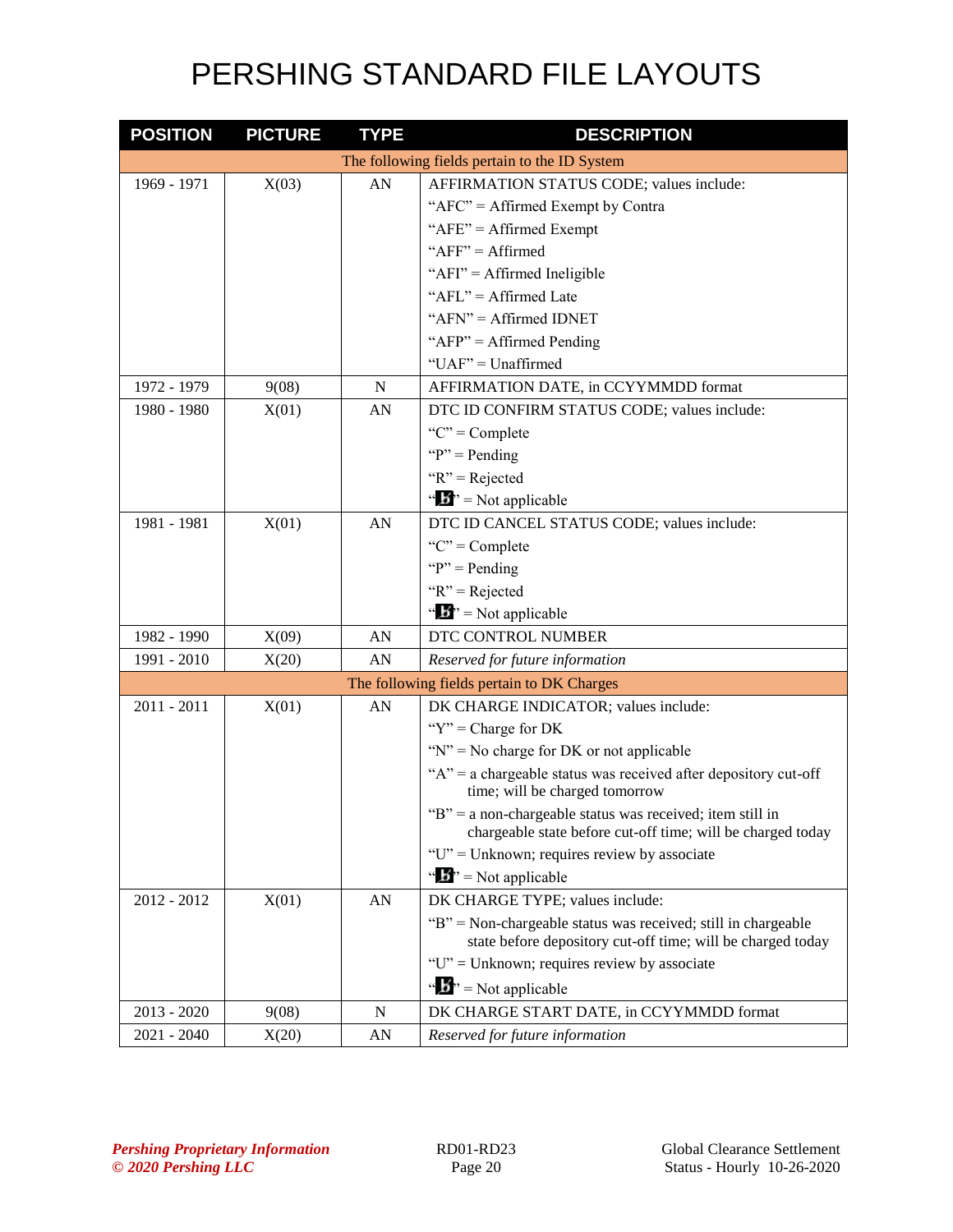| <b>POSITION</b> | <b>PICTURE</b> | <b>TYPE</b> | <b>DESCRIPTION</b>                                                                                                                                             |
|-----------------|----------------|-------------|----------------------------------------------------------------------------------------------------------------------------------------------------------------|
|                 |                |             | The following fields pertain to Institutional Regulatory information.                                                                                          |
| 2041 - 2048     | 9(08)          | N           | LAST RECLAIM DATE, in CCYYMMDD format                                                                                                                          |
| 2049 - 2056     | 9(08)          | N           | 15c-3 FILE DATE, in CCYYMMDD format                                                                                                                            |
| $2057 - 2064$   | 9(08)          | N           | 15c-3 BUY-IN DUE DATE, in CCYYMMDD format                                                                                                                      |
| $2065 - 2072$   | 9(08)          | N           | REG-T SELLOUT DUE DATE, in CCYYMMDD format                                                                                                                     |
| $2073 - 2080$   | 9(08)          | N           | REG-T PAYMENT DUE DATE, in CCYYMMDD format                                                                                                                     |
| 2081 - 2081     | X(01)          | AN          | <b>EXTENSION NUMBER</b>                                                                                                                                        |
| 2082 - 2082     | X(01)          | AN          | EOD WIRE INDICATOR; values include:                                                                                                                            |
|                 |                |             | "B" = End of reclaim day, if reclaimed item still open and Type<br>A wire already sent; sent once, at end of reclaim date                                      |
|                 |                |             | " $D$ " = End of day when first time reclaim is received on or after<br>sellout date; sent once, at end of reclaim date                                        |
|                 |                |             | " $E$ " = End of day (but before market close) when reclaim is<br>received at least one business day after Type D sent; sent<br>once, when reclaim is received |
|                 |                |             | " $\mathbf{B}$ " = Not applicable                                                                                                                              |
| 2083 - 2083     | X(01)          | AN          | EXCL. FROM REGULATORY PROCESSING; values include:                                                                                                              |
|                 |                |             | " $Y$ " = Yes; excluded                                                                                                                                        |
|                 |                |             | " $N$ " = No; not excluded                                                                                                                                     |
|                 |                |             | $\mathbf{A}^{\mathbf{B}}$ = Not applicable                                                                                                                     |
| 2084 - 2093     | X(10)          | AN          | <b>BRANCH CRD</b>                                                                                                                                              |
| 2094 - 2094     | X(01)          | AN          | Not Used                                                                                                                                                       |
| $2095 - 2106$   | X(12)          | AN          | <b>REP CRD</b>                                                                                                                                                 |
| 2107 - 2107     | X(01)          | AN          | Not Used                                                                                                                                                       |
| $2108 - 2110$   | X(03)          | AN          | EXTENSION REASON CODE (FINRA); space is a valid value;<br>see the following website for values: https://www.finra.org/                                         |
| $2111 - 2113$   | X(03)          | AN          | Reserved for future expansion                                                                                                                                  |
| 2114 - 2114     | X(01)          | AN          | CENTRAL SECURITIES DEPOSITORIES REGULATION<br>(CSDR) ELIGIBILITY INDICATOR; values include:                                                                    |
|                 |                |             | " $Y$ " = Eligible                                                                                                                                             |
|                 |                |             | " $N$ " = Not eligible                                                                                                                                         |
|                 |                |             | " $\mathbf{b}$ " = Not applicable                                                                                                                              |
| $2115 - 2132$   | 9(16)v9(02)    | N           | <b>CSDR CLIENT FEE</b>                                                                                                                                         |
| $2133 - 2133$   | X(01)          | AN          | CSDR CLIENT FEE SIGN; values include:                                                                                                                          |
|                 |                |             | "+" = $Credit$                                                                                                                                                 |
|                 |                |             | "-" = $Debit$                                                                                                                                                  |
|                 |                |             | " $\mathbf{B}$ " = Not applicable                                                                                                                              |
| 2134 - 2136     | X(03)          | AN          | CSDR FEE CURRENCY; see Appendix N for values                                                                                                                   |
| $2137 - 2140$   | X(04)          | AN          | CSDR FEE DESCRIPTION; values include:                                                                                                                          |
|                 |                |             | "LMFP" = Late matching fail penalty                                                                                                                            |
|                 |                |             | "SEFP" = Settlement fee penalty                                                                                                                                |
|                 |                |             | " $\mathbf{B} \mathbf{B} \mathbf{B}$ " = Not applicable                                                                                                        |
| $2141 - 2158$   | 9(09)v9(09)    | $\mathbf N$ | <b>CSDR CLOSING PRICE</b>                                                                                                                                      |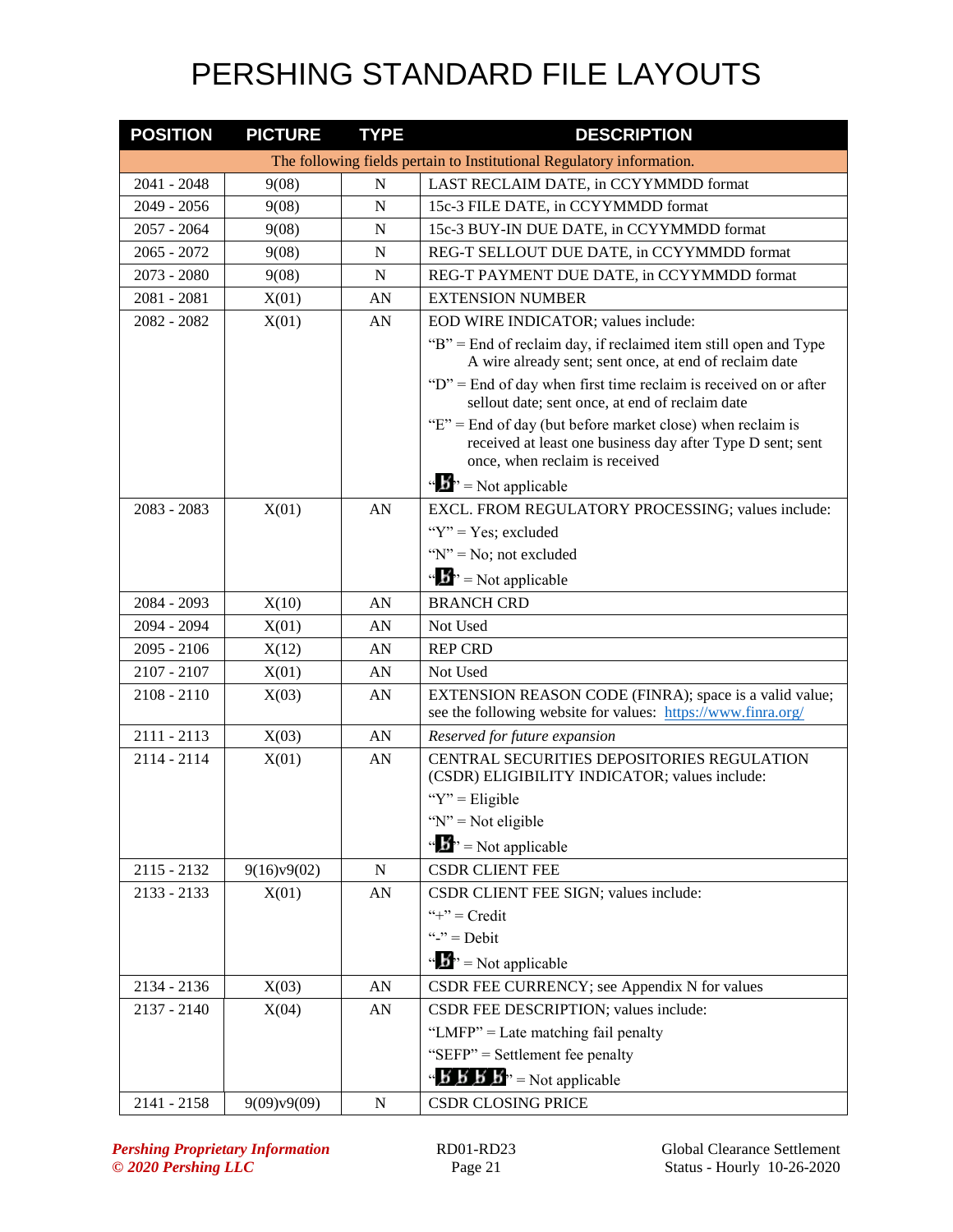| <b>POSITION</b> | <b>PICTURE</b> | <b>TYPE</b> | <b>DESCRIPTION</b>                                                                                                       |
|-----------------|----------------|-------------|--------------------------------------------------------------------------------------------------------------------------|
| $2159 - 2161$   | X(03)          | AN          | CSDR CLOSING PRICE CURRENCY; see Appendix N                                                                              |
| $2162 - 2165$   | X(04)          | AN          | CSDR CLOSING PRICE EXCHANGE                                                                                              |
| $2166 - 2166$   | X(01)          | AN          | CSDR HOLD INDICATOR; determines if settlement is on hold                                                                 |
|                 |                |             | or not; values include:                                                                                                  |
|                 |                |             | " $H$ " = On hold                                                                                                        |
|                 |                |             | " $\mathbf{B}$ " = Not applicable                                                                                        |
| $2167 - 2174$   | 9(08)          | ${\bf N}$   | CSDR BUY-IN DATE, in CCYYMMDD format                                                                                     |
| 2175 - 2177     | X(03)          | AN          | CSDR BUY-IN TIMEFRAME (DAYS); days to the buy-in                                                                         |
| 2178 - 2197     | X(20)          | AN          | Reserved for future information                                                                                          |
|                 |                |             | The following fields pertain to International Settlement information                                                     |
| 2198 - 2198     | X(01)          | AN          | INTERNATIONAL SECURITY INDICATOR; values include:                                                                        |
|                 |                |             | " $1$ " = International security                                                                                         |
|                 |                |             | " $2$ " = Canadian security                                                                                              |
|                 |                |             | " $D$ " = Domestic security                                                                                              |
|                 |                |             | " $\mathbf{b}$ " = Not identified                                                                                        |
| 2199 - 2199     | X(01)          | AN          | INTERNATIONAL SETTLE CODE; indicates the fee for the<br>method through which a foreign security settles; values include: |
|                 |                |             | "9" = Settles through Euroclear; Euroclear fee will be applied                                                           |
|                 |                |             | "A" - "Z" = Settles in a local foreign market; indicator will                                                            |
|                 |                |             | assess fee appropriate for the given market                                                                              |
|                 |                |             | " $\mathbf{E}$ " = Settles through DTC; no additional fees apply                                                         |
| 2200 - 2202     | X(03)          | AN          | INTERNATIONAL SECONDARY STATUS CODE; unless it is                                                                        |
|                 |                |             | changed to CXL (Cancel) or RDK (Reclaim)                                                                                 |
| 2203 - 2207     | X(05)          | AN          | EUROCLEAR ACCOUNT IDENTIFIER; values include:                                                                            |
|                 |                |             | $nnnn = Euroclear Clearing Number, where "n" is a number$                                                                |
|                 |                |             | " $\mathbf{B} \mathbf{B} \mathbf{B} \mathbf{B} \mathbf{B}$ " = Not Euroclear                                             |
| 2208 - 2212     | X(05)          | AN          | EUROCLEAR COUNTERPARTY ACCOUNT ID                                                                                        |
| $2213 - 2216$   | X(04)          | AN          | PARTIAL SETTLEMENT INDICATOR; values include:                                                                            |
|                 |                |             | "NPAR" = No partial allowed                                                                                              |
|                 |                |             | "PARC" = Partial allowed for below minimum value                                                                         |
|                 |                |             | "PARQ" = partial allowed for below minimum quantity                                                                      |
|                 |                |             | "PART" = Partial allowed at minimum quantity and value                                                                   |
|                 |                |             | " $\mathbf{B} \mathbf{B} \mathbf{B}'$ $\mathbf{B}'$ = Not applicable                                                     |
| 2217 - 2251     | X(35)          | AN          | <b>MARKET REFERENCE</b>                                                                                                  |
| 2252 - 2252     | X(01)          | AN          | PAYMENT FREE INDICATOR; values include:                                                                                  |
|                 |                |             | " $Y$ " = Free payment                                                                                                   |
|                 |                |             | " $\mathbf{J}^{\prime\prime}$ = Not free payment                                                                         |
| $2253 - 2256$   | 9(04)          | N           | <b>PRIORITY</b>                                                                                                          |
| 2257 - 2257     | X(01)          | AN          | EUROCLEAR DAYLIGHT INDICATOR; values include:                                                                            |
|                 |                |             | "Y" = Yes; eligible for extended settlement cycle                                                                        |
|                 |                |             | "N" = No; not eligible for extended settlement cycle                                                                     |
|                 |                |             | " $\mathbf{B}$ " = Not applicable                                                                                        |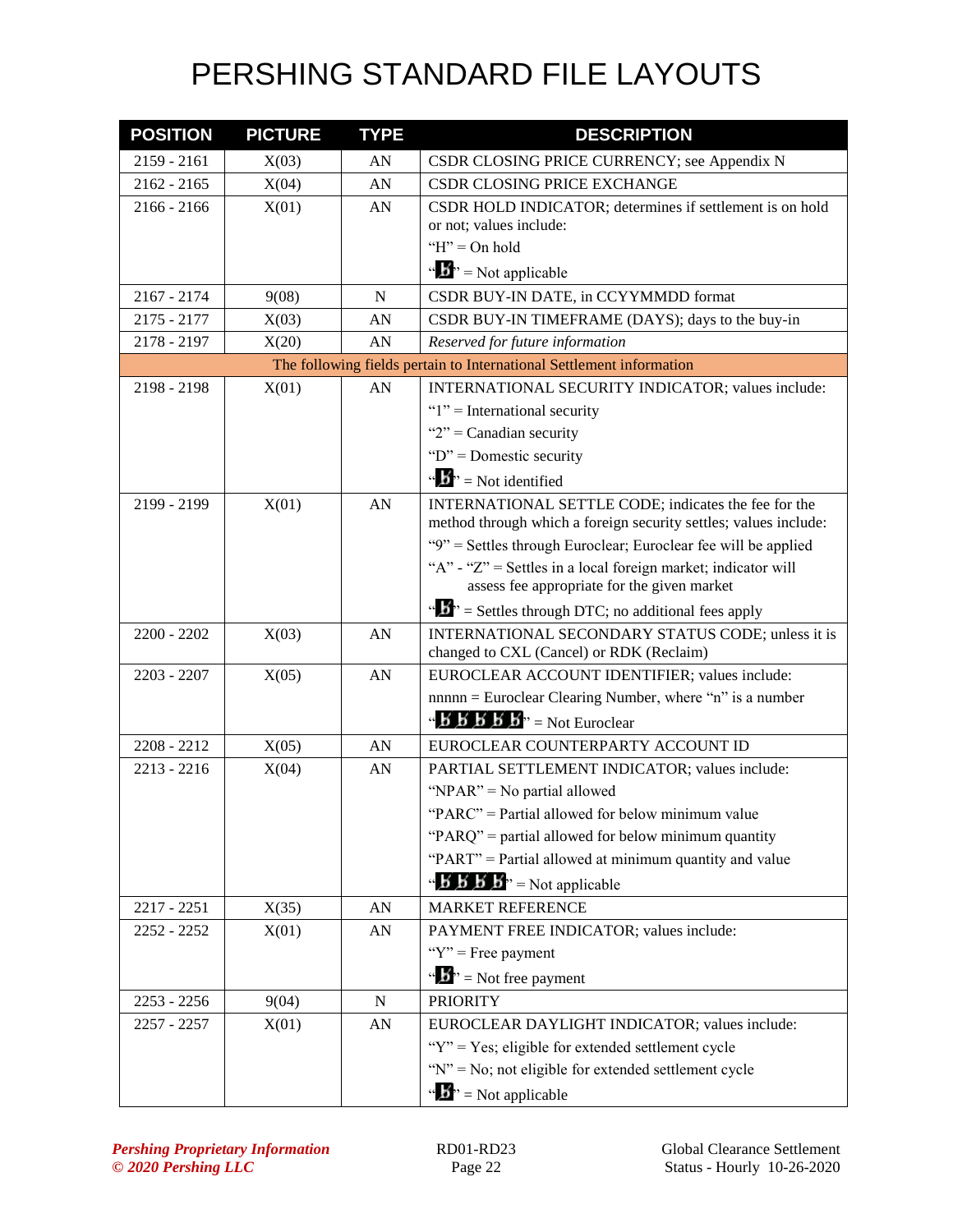| <b>POSITION</b> | <b>PICTURE</b> | <b>TYPE</b> | <b>DESCRIPTION</b>                                                  |
|-----------------|----------------|-------------|---------------------------------------------------------------------|
| 2258 - 2277     | X(20)          | AN          | PASSENGER ACCOUNT IDENTIFIER                                        |
| 2278 - 2289     | X(12)          | AN          | DEPOSITORY RESPONSE STATUS; free-form description text              |
| 2290 - 2301     | X(12)          | AN          | DEPOSITORY RESPONSE STATUS REASON TEXT                              |
| 2302 - 2310     | X(09)          | AN          | DEPOSITORY PAR ACCOUNT ID                                           |
| 2311 - 2360     | X(50)          | AN          | <b>COMMENT LINE1 TEXT</b>                                           |
| 2361 - 2410     | X(50)          | AN          | <b>COMMENT LINE2 TEXT</b>                                           |
| 2411 - 2442     | X(32)          | AN          | DELIVERY INSTRUCTIONS, line 1                                       |
| 2443 - 2474     | X(32)          | AN          | DELIVERY INSTRUCTIONS, line 2                                       |
| 2475 - 2506     | X(32)          | AN          | DELIVERY INSTRUCTIONS, line 3                                       |
| 2507 - 2538     | X(32)          | AN          | DELIVERY INSTRUCTIONS, line 4                                       |
| 2539 - 2570     | X(32)          | AN          | DELIVERY INSTRUCTIONS, line 5                                       |
| 2571 - 2602     | X(32)          | AN          | DELIVERY INSTRUCTIONS, line 6                                       |
| $2603 - 2606$   | X(04)          | AN          | <b>SWIFT STATUS CODE 1</b>                                          |
| $2607 - 2610$   | X(04)          | AN          | <b>SWIFT REASON CODE 1</b>                                          |
| 2611 - 2614     | X(04)          | AN          | <b>SWIFT STATUS CODE 2</b>                                          |
| $2615 - 2618$   | X(04)          | AN          | <b>SWIFT REASON CODE 2</b>                                          |
| 2619 - 2622     | X(04)          | AN          | <b>SWIFT STATUS CODE 3</b>                                          |
| $2623 - 2626$   | X(04)          | AN          | <b>SWIFT REASON CODE 3</b>                                          |
| $2627 - 2630$   | X(04)          | AN          | <b>SWIFT STATUS CODE 4</b>                                          |
| 2631 - 2634     | X(04)          | AN          | <b>SWIFT REASON CODE 4</b>                                          |
| 2635 - 2714     | X(80)          | AN          | DETAILED SWIFT STATUS; free-form text                               |
| 2715 - 2723     | X(09)          | AN          | DEPOT ACCOUNT NUMBER                                                |
| 2724 - 2732     | X(09)          | AN          | <b>CASH ACCOUNT NUMBER</b>                                          |
| 2733 - 2744     | X(12)          | AN          | ALIAS; SSI Override; Alias (international) in settlement status     |
| 2745 - 2745     | X(01)          | AN          | STAMP DUTY CAPACITY; values include:                                |
|                 |                |             | " $B$ " = Broker                                                    |
|                 |                |             | " $C$ " = Client                                                    |
|                 |                |             | $\mathbf{A}^{\prime\prime}$ = Not applicable                        |
| 2746 - 2756     | X(11)          | AN          | Reserved for PERSHING LOCAL CLEARING AGENT BIC                      |
| 2757 - 2776     | X(20)          | AN          | Reserved for PERSHING LOCAL CLEARING AGENT CODE                     |
| 2777 - 2787     | X(11)          | AN          | Reserved for PERSHING BUY/SELL PARTY BIC                            |
| 2788 - 2822     | X(35)          | AN          | Reserved for PERSHING BUY/SELL PARTY ACCOUNT AT<br><b>CUSTODIAN</b> |
| 2823 - 2833     | X(11)          | AN          | RECEIVE/DELIVER PARTY BIC                                           |
| 2834 - 2853     | X(20)          | AN          | RECEIVE/DELIVER PARTY LOCAL CODE                                    |
| 2854 - 2888     | X(35)          | AN          | BUY/SELL PARTY DESCRIPTION; first line of Title                     |
| 2889 - 2899     | X(11)          | AN          | PLACE OF SETTLEMENT BIC                                             |
| 2900 - 2903     | X(04)          | AN          | RECEIVE/DELIVER PARTY LOCAL CODE IDENTIFIER                         |
| 2904 - 2914     | X(11)          | AN          | <b>BUY/SELL PARTY BIC</b>                                           |
| 2915 - 2949     | X(35)          | AN          | BUY/SELL PARTY ACCOUNT AT CUSTODIAN                                 |
| 2950 - 2984     | X(35)          | AN          | RECEIVE/DELIVER PARTY ACCOUNT NUMBER                                |
| 2985 - 2995     | X(11)          | AN          | RECEIVE/DELIVER CUSTODIAN BIC                                       |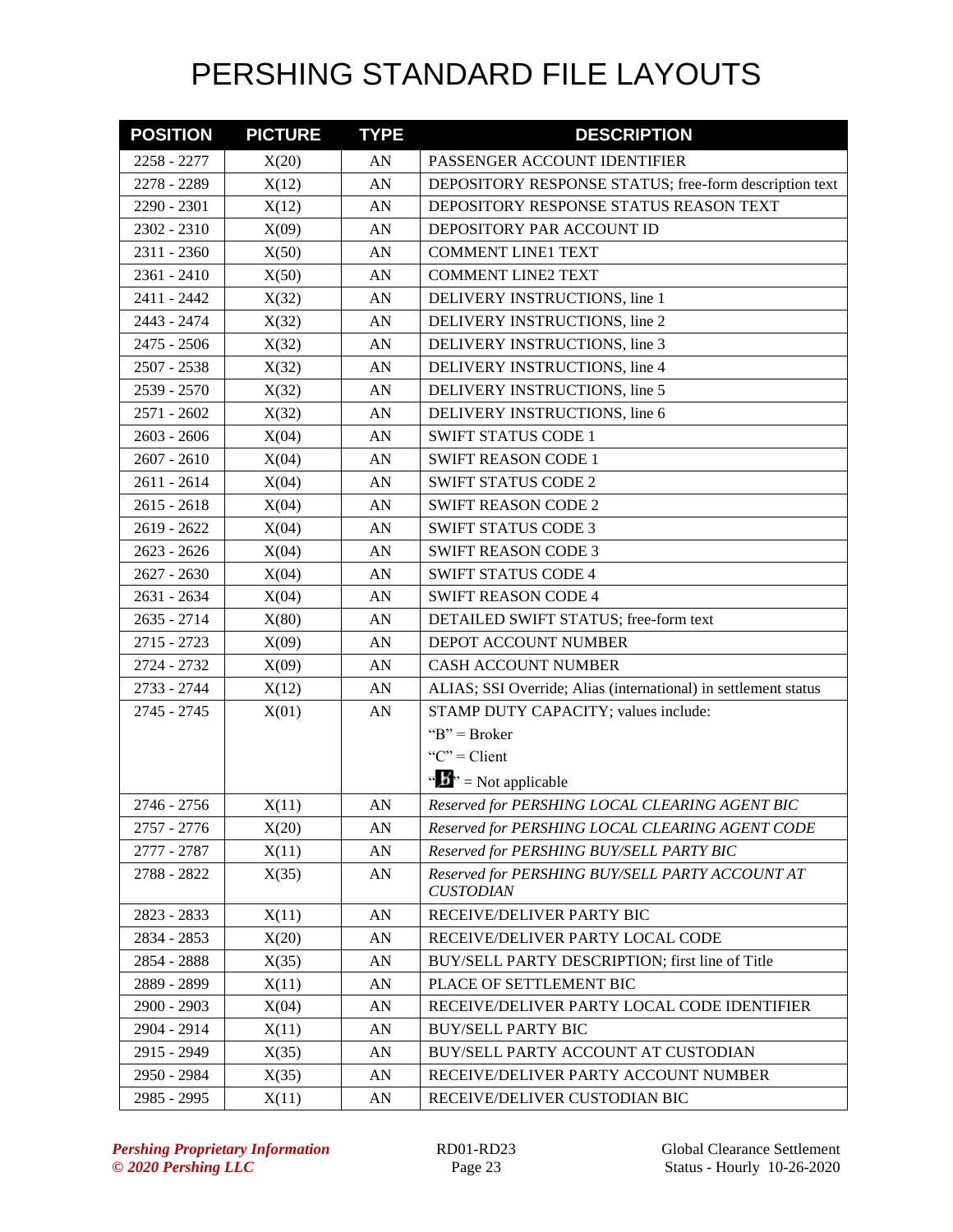| <b>POSITION</b>                                           | <b>PICTURE</b> | <b>TYPE</b> | <b>DESCRIPTION</b>                                                                                   |  |
|-----------------------------------------------------------|----------------|-------------|------------------------------------------------------------------------------------------------------|--|
| 2996 - 3030                                               | X(35)          | AN          | RECEIVE/DELIVER CUSTODIAN ACCOUNT NUMBER                                                             |  |
| 3031 - 3034                                               | X(04)          | AN          | BUY/SELL PARTY LOCAL CODE IDENTIFIER                                                                 |  |
| 3035 - 3054                                               | X(20)          | AN          | <b>BUY/SELL PARTY LOCAL CODE</b>                                                                     |  |
| $3055 - 3058$                                             | X(04)          | AN          | SPANISH REGISTRATION CODE (corresponds to registration/<br>safekeeping account in settlement status) |  |
| $3059 - 3108$                                             | X(50)          | AN          | SPANISH REGISTRATION NAME                                                                            |  |
| 3109 - 3143                                               | X(35)          | AN          | SAFEKEEPING ACCOUNT(corresponds to registration/                                                     |  |
|                                                           |                |             | safekeeping account in settlement status)                                                            |  |
| 3144 - 3146                                               | X(03)          | AN          | ON EXCHANGE INDICATOR; values include:                                                               |  |
|                                                           |                |             | "OE $\mathbf{L}$ " = Trade done on exchange                                                          |  |
|                                                           |                |             | " $\mathbf{B} \mathbf{B}$ " = Not applicable                                                         |  |
| 3147 - 3150                                               | X(04)          | AN          | SWIFT TRANSACTION TYPE; values include:                                                              |  |
|                                                           |                |             | " $BYIY" = Buy-in Trade$                                                                             |  |
|                                                           |                |             | "CONV" = Conversion                                                                                  |  |
|                                                           |                |             | "PORT" = Portfolio transfer                                                                          |  |
|                                                           |                |             | "TRAD" = Trade                                                                                       |  |
|                                                           |                |             | " $\mathbf{B} \mathbf{B} \mathbf{B}$ " = Not applicable                                              |  |
| 3151 - 3170                                               | X(20)          | AN          | Reserved for future information                                                                      |  |
| The following fields relate to FED Settlement information |                |             |                                                                                                      |  |
| 3171 - 3178                                               | 9(08)          | N           | GOOD DELIVERY DATE, in CCYYMMDD format                                                               |  |
| 3179 - 3196                                               | 9(13)v9(05)    | AN          | <b>SEG MOVE QUANTITY</b>                                                                             |  |
| 3197 - 3197                                               | X(01)          | AN          | SEG MOVE QUANTITY SIGN; values include:                                                              |  |
|                                                           |                |             | "-" = Negative quantity                                                                              |  |
|                                                           |                |             | "+" = Positive quantity                                                                              |  |
|                                                           |                |             | $\mathbf{a} \cdot \mathbf{B}$ <sup>2</sup> = Not applicable                                          |  |
| 3198 - 3206                                               | X(09)          | AN          | <b>ABA NUMBER</b>                                                                                    |  |
| 3207 - 3215                                               | X(09)          | AN          | <b>COUNTER PARTY RECEIVE TAX</b>                                                                     |  |
| 3216 - 3255                                               | X(40)          | AN          | 3rd PARTY ACCOUNT NUMBER                                                                             |  |
| 3256 - 3295                                               | X(40)          | AN          | 3rd PARTY ACCOUNT NAME                                                                               |  |
| 3296 - 3335                                               | X(40)          | AN          | 4 <sup>th</sup> PARTY ACCOUNT NUMBER                                                                 |  |
| 3336 - 3375                                               | X(40)          | AN          | 4 <sup>th</sup> PARTY ACCOUNT NAME                                                                   |  |
| 3376 - 3383                                               | X(08)          | AN          | <b>CONTRA MPID</b>                                                                                   |  |
| 3384 - 3423                                               | X(40)          | AN          | PARENT REFERENCE NUMBER                                                                              |  |
| 3424 - 3431                                               | X(08)          | AN          | MBS EXECUTING BROKER                                                                                 |  |
| 3432 - 3451                                               | X(20)          | AN          | Reserved for future information                                                                      |  |
| 3452 - 3499                                               | X(48)          | AN          | Not Used                                                                                             |  |
| 3500 - 3500                                               | X(01)          | AN          | Literally "X"; indicates the end of detail record B                                                  |  |